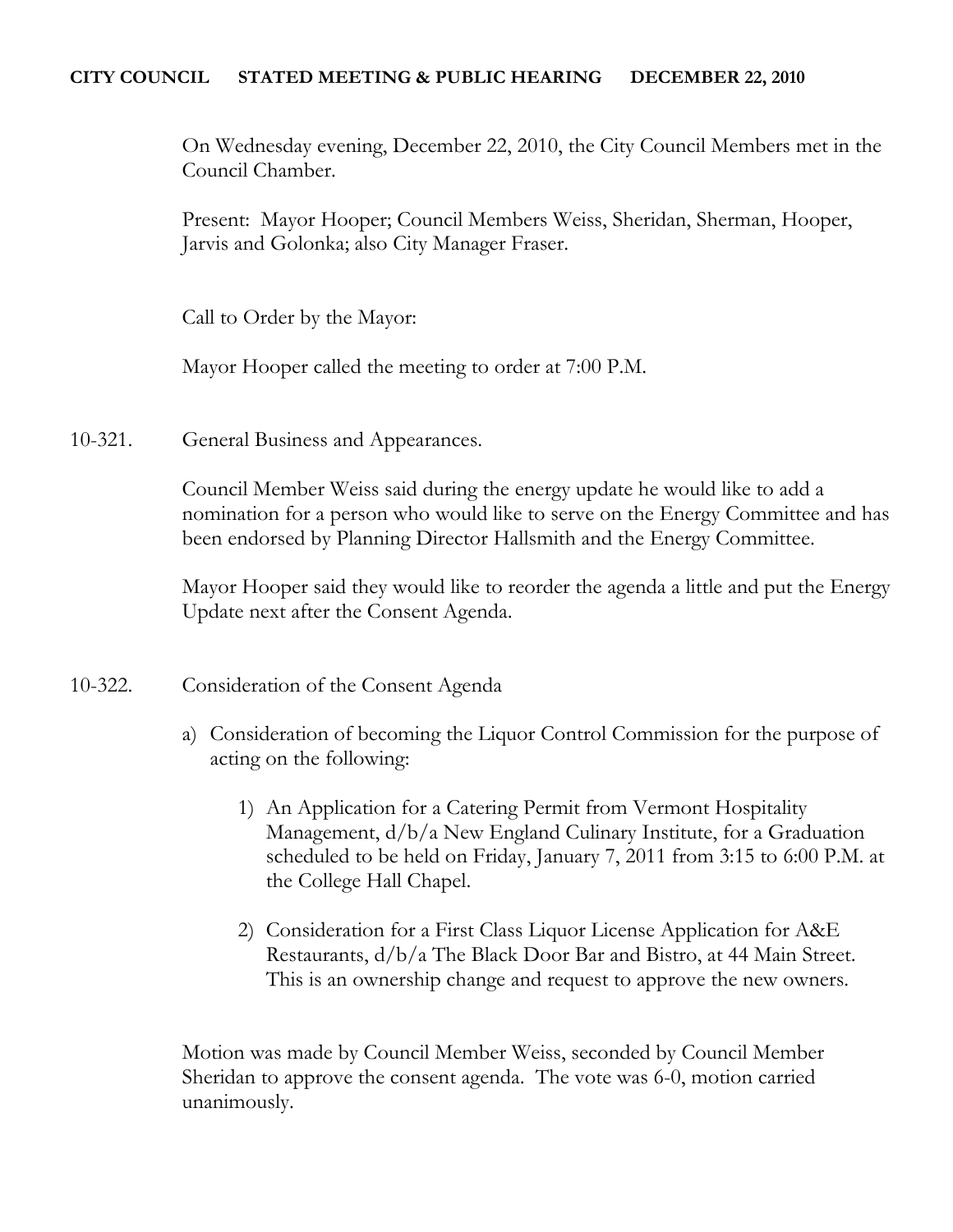#### 10-324. District Heat Update

- a) The committee has completed formal interviews with the three firms who have submitted proposals.
- b) The committee met on December  $10<sup>th</sup>$  to discuss the interviews and to attempt to decide which direction to go in.
- c) Recommendation: Receive update; discussion; possible direction to staff.

Council Member Weiss said at a previous meeting of the Council they were introduced to Daniel Jones who was one of the four candidates to sit on the Planning Commission. He has been very faithful in attending the Energy Advisory Committee meetings and lives in Montpelier on Northfield Street. He has a great background in media and communications and is very much interested in the energy program. Last night the Energy Advisory Committee voted unanimously to ask the Council to appoint Mr. Daniel Jones to a seat on that committee.

Council Member Weiss moved that the Council appoint Daniel Jones to a seat on the Energy Advisory Committee. Council Member Hooper seconded the motion.

Mayor Hooper called for a vote on the motion. The vote was 6-0, motion carried unanimously.

Harold Garabedian said the project is moving along. It is a dynamic project and has its challenges. They keep talking with state government and have been meeting with them weekly to define the project. They did receive three very qualified proposals in response to the RFP. Between the RFP responses and information they are receiving from the state they are actually seeing the project reshape a little bit. They are not prepared to select from any of the bidders at this point. They are envisioning a process where we are going to actually receive some additional information from them to move the project forward and redefine it to fit the new information. The Advisory Committee has met. From the Advisory Committee they actually pulled two members, Justin and Ken Jones, together with Gwen, himself and some key state department folks plus other members of the Technical Committee. They went through the proposals and evaluated the qualifications. They are very qualified folks. It is just that the information they have received suggests that the actual project they bid on may be oversized because the state has gone back and looked at their base information and are finding that, as like the city, these energy efficiency programs are actually delivering the benefits that were intended so the loads are down. If they were to design to the original plan they would probably overbuild the plant. It has its advantages and disadvantages.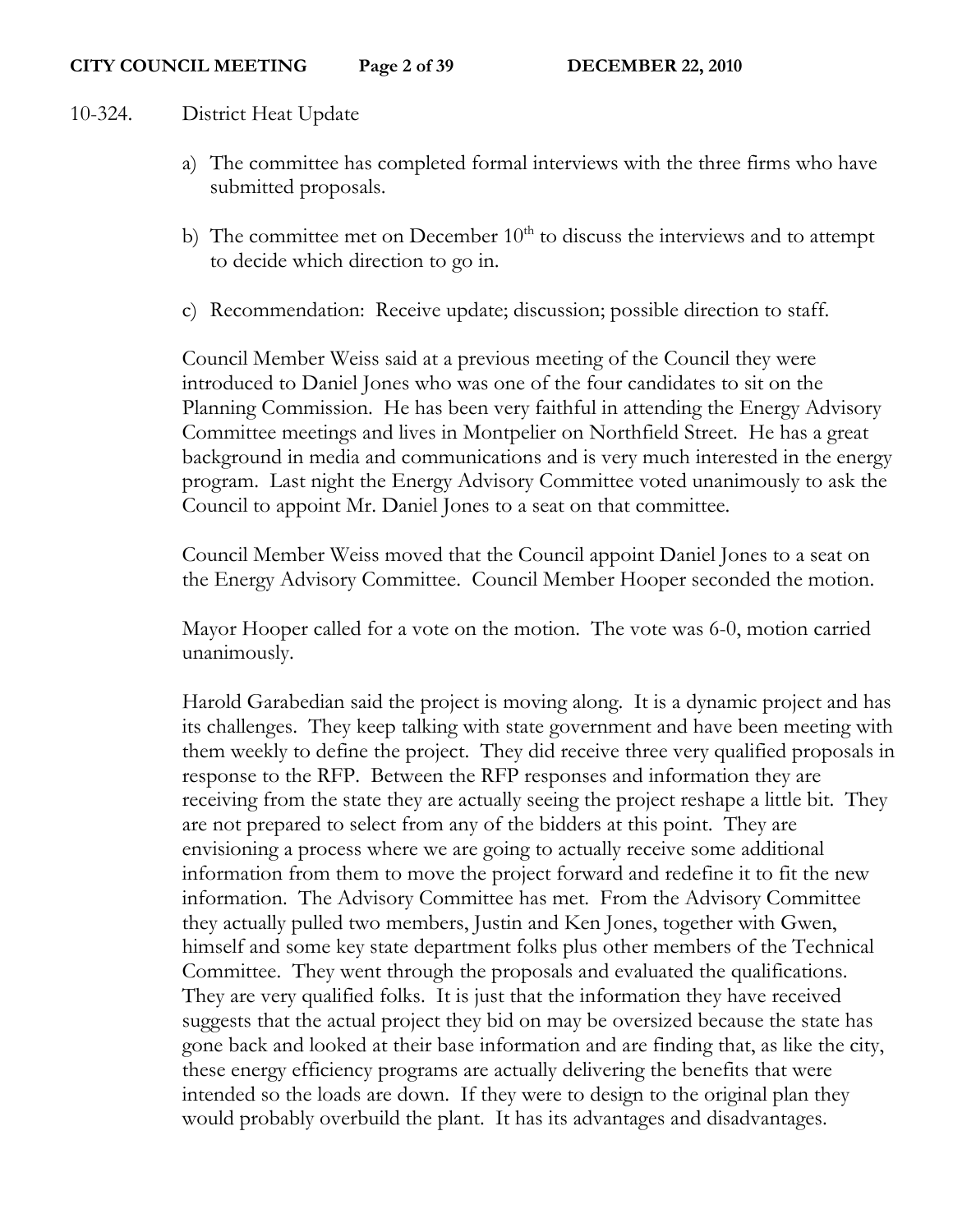Council Member Jarvis asked if that would mean a second RFP process or working with the same people.

Mr. Garabedian replied it would be working with the same people. There was a tremendous investment made and they think that really qualifies these people.

Justin McCabe of the Energy Advisory Committee said they have learned a lot throughout this process and the scope of the project has changed tremendously. The loads are different. They no longer believe that electrical generation is an option for this project and they need a hot water system only. The scope has dramatically changed from where they started. The Energy Committee recommends that the city staff put together a new scope for the three bidders who have already proposed on this project to rebid the project and provide information, both financial and technical, in regards to the new scope of work that they think is the only really affordable option for the city to proceed upon. With the three proposals they have right now it is a "no go" project.

Council Member Jarvis said she recalled information earlier about the efficiency and that only with cogeneration does this make sense.

Mr. Garabedian said that isn't necessarily the case. If this project moves forward you would anticipate at some point in the future adding electricity. He would hold that as an option. At this point in time it looks like the return on investment may be longer than they would like to see. It is a capital versus operating issue.

Planning Director Hallsmith said one of the reasons that cogeneration appears to be a more efficient use of the resource is because when you are developing a steam plant you can use the waste heat from that steam generation to turn the turbines to create the electricity. You are right, there is a sense that cogeneration in a steam application should be a way to maximize efficiency of the use of the resource. What they discovered through this process and through the financial and technical work that our consultants have done is that first of all the fact that the plant doesn't run year round plays into consideration because they are investing all of that money in the electric generating capacity and it isn't going to be working all of the time. Secondly, the best cogeneration possibilities, even with a steam application, are where the loads stay fairly constant. You have a constant base load. When you are dealing with a heating application you have a fluctuating base load and that can affect the generating capacity and the revenues you get because obviously if you are producing a lot of steam you get a lot of turbine turning, and if you are not you don't. That also affects the economics of it because the amount of electricity they can sell is reduced significantly in both of those cases.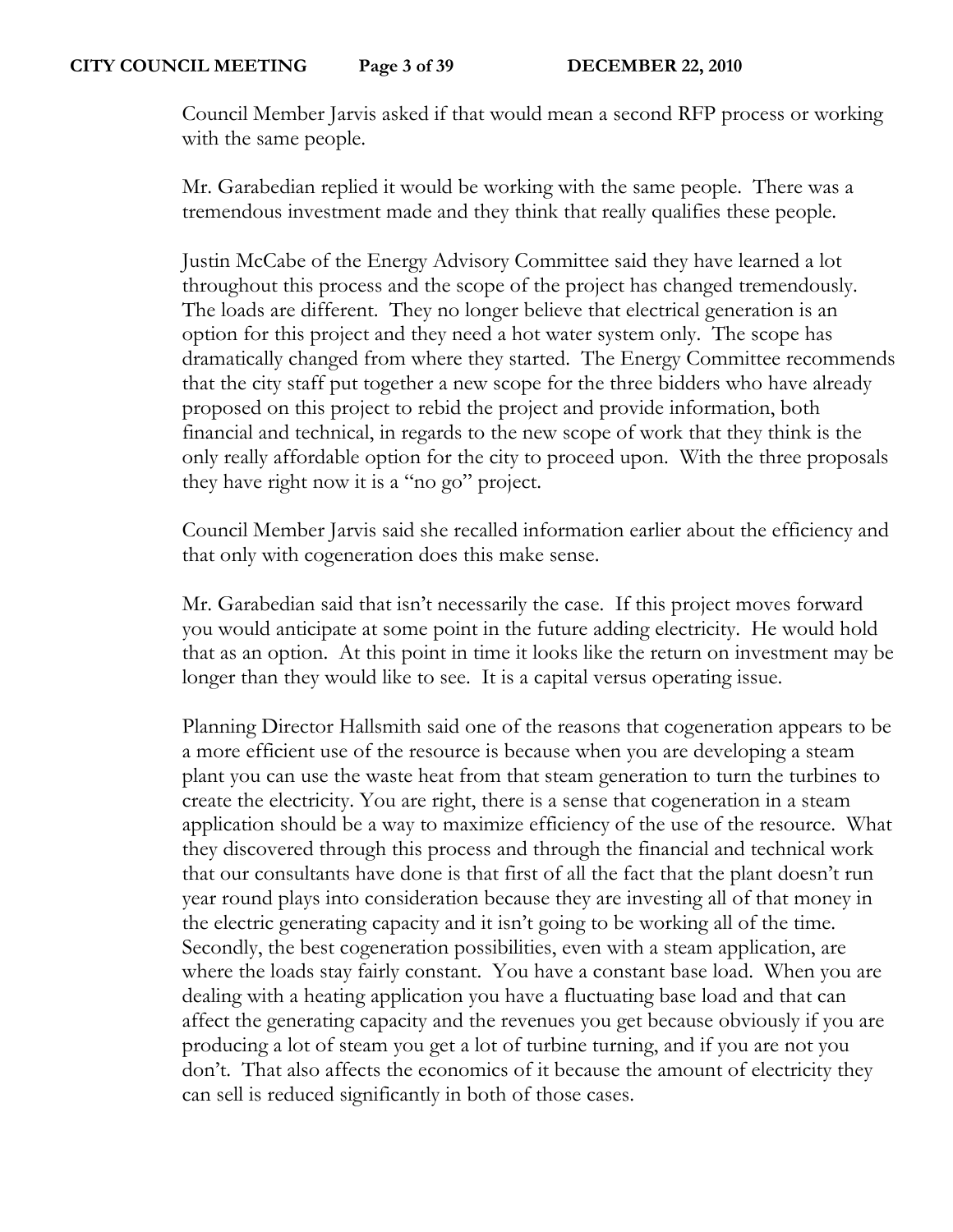In her opinion the game changing thing they came to this week is that the state is willing to consider looking to converting to hot water. Already 40 percent of their buildings are heated with hot water that runs through a heat exchanger from the steam that comes around their loop because hot water is actually a lower cost way to heat than steam. Steam is also a technology that is on its way out. You are not going to be investing a lot in steam technology in this country if you are smart because it is on its way out. There are going to be fewer people that running it and fewer people who will know how to fix it. It is kind of like beta VHS tapes. The technology is on its way out. Her point of view of investing a lot of money on the public sector and reinventing a steam plant doesn't make a lot of sense. In addition, the state has a building on line right now, 120 State Street, the DMV building that has some serious steam leaks so they are looking at changing it over to hot water, too, which would increase the percentage of the state's system beyond 50 percent that is heated with hot water. It doesn't make sense to take wood, heat it up to the point where you are creating steam which is an exponential function on the heating scale just to cut it back down to hot water again. It makes a lot more sense from an efficiency point of view to make hot water to heat the buildings and not heat it up to steam and cut it down to hot water. That is really the game changer, and that is what they are looking for the new bids on which is a hot water system that would serve the city and the state with the idea they phase out the state's steam system.. They wouldn't be touching or changing their plant. They might be reducing the load that the plant was expecting, but given the fact that some of their boilers are needing replacement now that manage that load that isn't the end of the world for them.

Council Member Hooper said the existing plant would be operating parallel while the state changes over from steam to hot water.

Mr. Garabedian replied yes.

Planning Director Hallsmith said one of the ideas she had since the Energy Committee met last night was a technique they used in the past when they have been in a similar circumstance the city is in right now. It is the idea of a design competition that we would pay the bidders for this next iteration of the project. We would pay the qualified bidders to develop this new design that we are asking for which is going to be a lot more clearly defined with a lot fewer alternatives opened to them because of what they have learned in this process and get to the new picture of what we are going to be considering a month hence. She called all of the bidders and talked to them about it today. They all are agreeable to looking at it and moving forward with the design competition idea. She has talked with the state about it. They are not opposed to it at this point. She wouldn't say they embrace it enthusiastically, but they are not opposed. They recognize we are in a very difficult position and that we are trying to coordinate a lot of moving parts that are difficult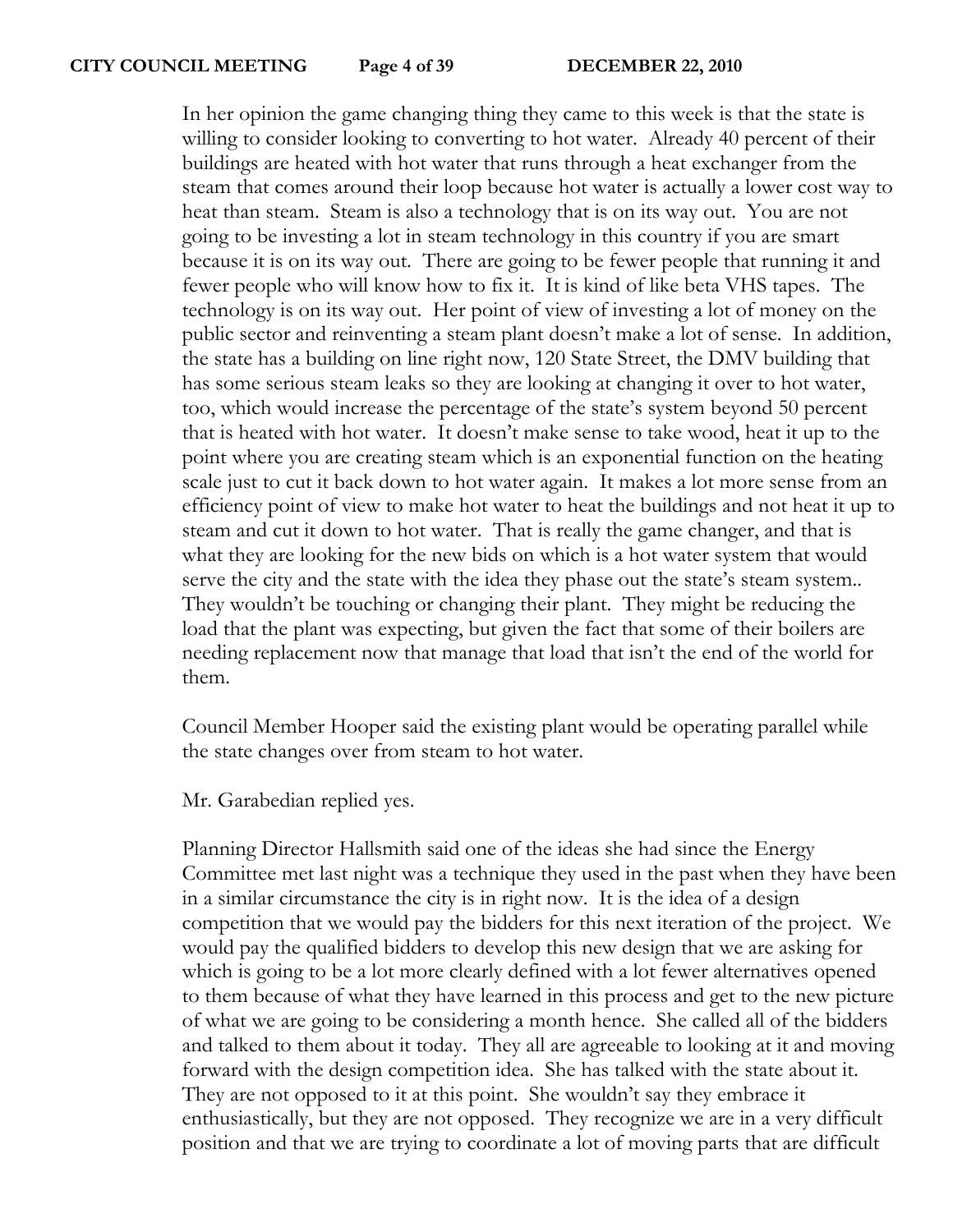to coordinate. She thinks going from a classic design build modality to a little more to something that is like design bid build, which is what a lot of more people are comfortable with, is a difficult transition and they are trying to move through that gracefully. What she proposes is a design competition with a fixed price for their work from now until January 14<sup>th</sup>, which will be the deadline, in time to know whether they need to post any money items for Town Meeting. Parallel they will be hiring an independent contractor to do what the state's contractor has been doing for them. They are not a construction engineer but a design engineer and don't bid on construction projects. They have been looking at their own specifications for what they would recommend to the state under these circumstances and conducting the state's own economic analysis of what that looks like and arriving at all of the different pricing points and capital expenditures and net present value of the savings you are getting for the state. They would be working in parallel as they are moving through that process and serve as part of our judging capacity on that design competition. At the end of that process she hopes they would have a package they could move forward with. Whether that is a package they would move forward with by hiring one of the consultants and one of the teams as our partner to move with their idea forward or whether we say yes all of this combined information is something we would like additional bids on she remains open on at this point in time because there are a lot of conflicting opinions about this.

Mayor Hooper asked her to talk to the Council about the timeline.

Planning Director Hallsmith said the timeline for the Department of Energy is that we need to have the project funds committed and obligated by the end of 2012 and have all of the draw downs done by the end of 2015. Because of their right timeline and the fact that this is ARRA funded they are under constant pressure to make sure they are not delaying the project unnecessarily. These types of delays are something we hear about. She doesn't think right now what they are describing changes their timeline at all because we were shooting for a mid January decision point about how to move forward and whether to post a bond vote or not. The "or not" has a lot of different possibilities, one of which is the type of private financing that has been proposed by a couple of the bidders would be acceptable to the city and we wouldn't need a bond vote because we would share ownership with the investors on the plant. That is made possible through a number of different mechanisms, one of which is known as the Treasury 1603 grants which were recently extended by Congress to go through 2011. They thought they were expiring at the end of 2010 but they didn't. What that does essentially is it puts the private investors on par with public money in terms of the cost of capital and makes it possible to have a private partner in this on a capital intensive project with low margins around what the capital costs can be.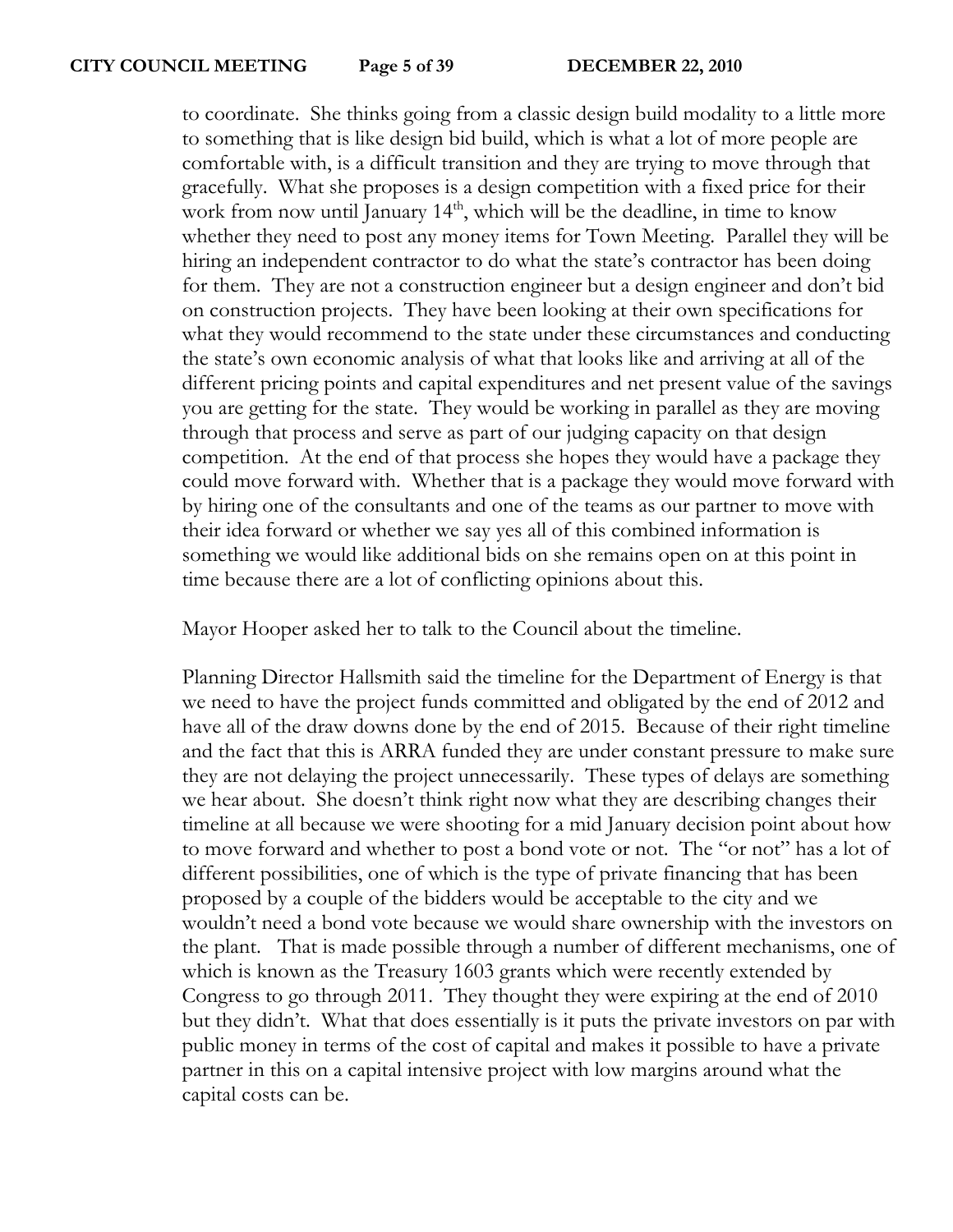#### **CITY COUNCIL MEETING Page 6 of 39 DECEMBER 22, 2010**

Mayor Hooper said she believes the last they heard about this we were trying to figure out whether they could go for a bond vote for March, which is the January deadline. She thinks this is new news to the Council that we may be considering doing this differently. She has sat in on a couple of meetings and have had conversations with people. Does the Council want more information on this and why the timeframe is changing the way it is?

Planning Director Hallsmith said some additional information is that even if we don't have a bond vote for the full project in March what we will be asking for from this next iteration of bids is the cost of the designing and permitting work we need to do between now and June if you schedule the bond vote in June once the state's process is over if a bond vote is necessary. We can only spend the DOE funds as we have the match for it. She doesn't know right now if we have enough match in DOE funds to take us through design and permitting all the way to June. She knows they can make it to March. Part of what they will be asking the bidders for in this next iteration is the budget we need to have in place to make it through June.

Mayor Hooper added presuming they go for a bond vote in June.

Planning Director Hallsmith said she isn't recommending that at this point.

Mayor Hooper asked if a bond vote in March off the table.

Planning Director Hallsmith said she wouldn't say that for sure. They will know more when they get the next iteration of bids on January  $14<sup>th</sup>$ . It is likely that it is off the table, but we need more information before we can say that for sure and she doesn't want to recommend that right now.

Council Member Hooper said it seems like an awfully tight timeframe around the holidays. Have all three of the bidders consented to a January 14<sup>th</sup> deadline?

Planning Director Hallsmith replied that most of them because of all of the work they have put into it to date can actually do this relatively easily. It's not a huge change in the task. They are asking for more detail and a different approach to the actual boilers.

Council Member Golonka said she talked about changing the focus where we pay them to change their bid. Is that what we are talking about right here? What is the dollar amount? Who is paying for it?

Planning Director Hallsmith replied that is how a design competition is typically structured you pay the bidders to deliver the next bid.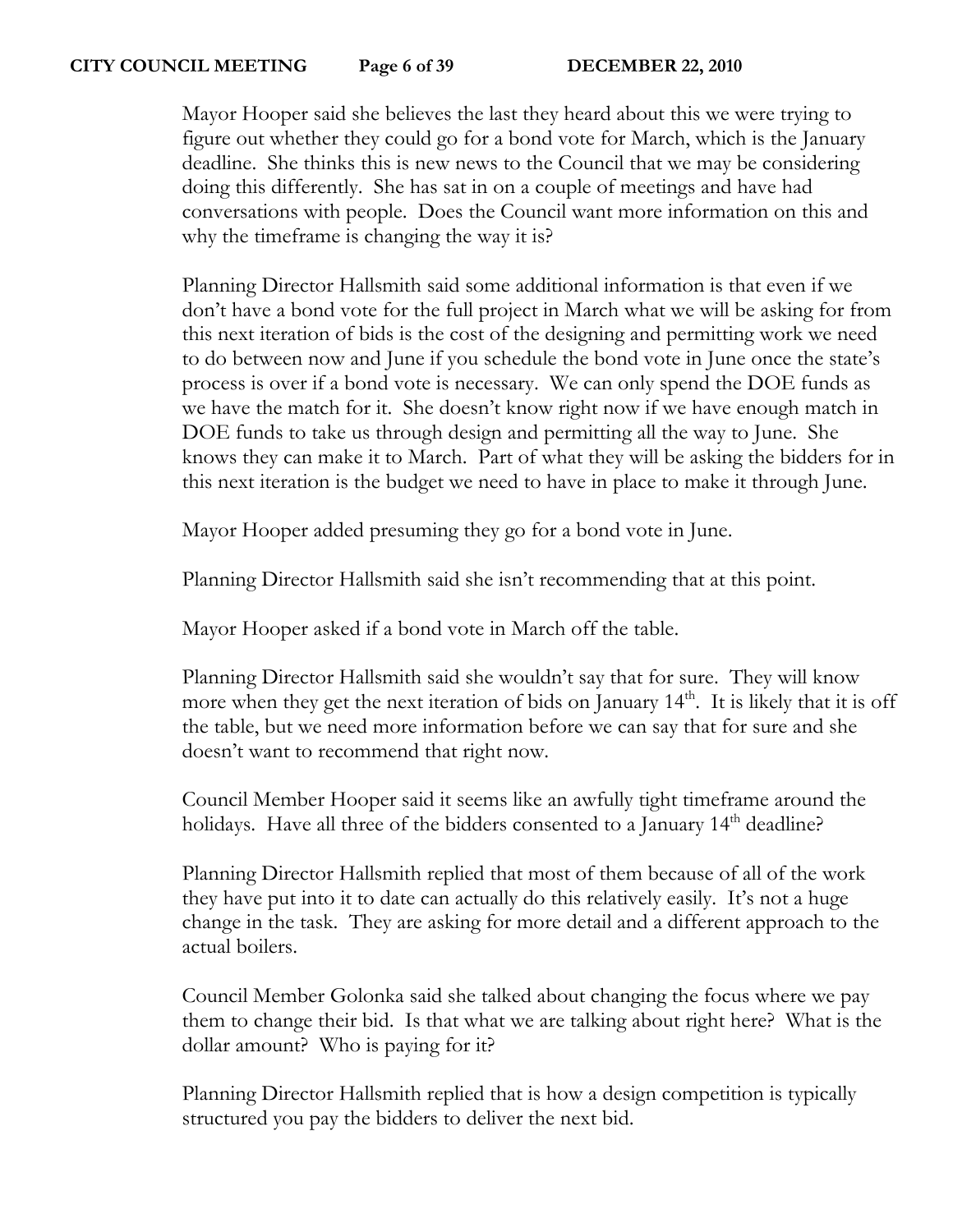Council Member Golonka asked how much money are we talking about and who is paying for it?

Planning Director Hallsmith said the money to pay for it would come out of the grant and out of our money that matches the grant. Fifty percent comes from the city money that we authorized in a vote two years ago to proceed with design, siting and permitting and fifty percent would come out of the DOE grant.

Council Member Golonka said that is taking money away from what we originally planned. The original spreadsheets were design, plan and build, but now we are paying them to bid.

Planning Director Hallsmith reminded him this is still part of the design process. It could make it less expensive in the long run because of all of the information we have gathered through the process. The bidders have put in an enormous investment in this process. One of the bidders estimated that their firm invested a quarter million dollars in putting its bid together. We have three excellent proposals from a team that represents the best and brightest of all of the firms in Vermont. At this point in time when we change the scope it is advisable and good faith that we pay them at least for this next step, which is only a fraction of what the effort they have actually put into it already.

Council Member Golonka said he doesn't like the sound of this. It sounds like we are kicking back, to pay them back for what they have put in. He doesn't like how that sounds. How much money are you talking about to pay them to bid?

Planning Director Hallsmith said between the bidders and the expertise they would need to hire to evaluate their bids would be \$50,000.

Council Member Golonka said he isn't prepared to make any type of commitment of that nature tonight. This seems very ill prepared tonight to say we are changing gears and we are paying these bidders. It sounds to him like it is a pay back for what they have already paid in, and that really disturbs him.

Mr. Garabedian replied no; if it sounds like that it is unfortunate. It really is following the information. It is clear from the proposals that were put out the project as originally scoped came out of the feasibility study and it is over built and a lot of money. In the interactions they have had with state government in reviewing the data since the feasibility study was really important because the feasibility study was commissioned at the time that allowed the Energy Investment Worker's Commission so the data they had was the historical data to date and what they have been able to do is continue and accumulate the data since then which shows the benefit of doing the contracts and that has reduced the load significantly. We are in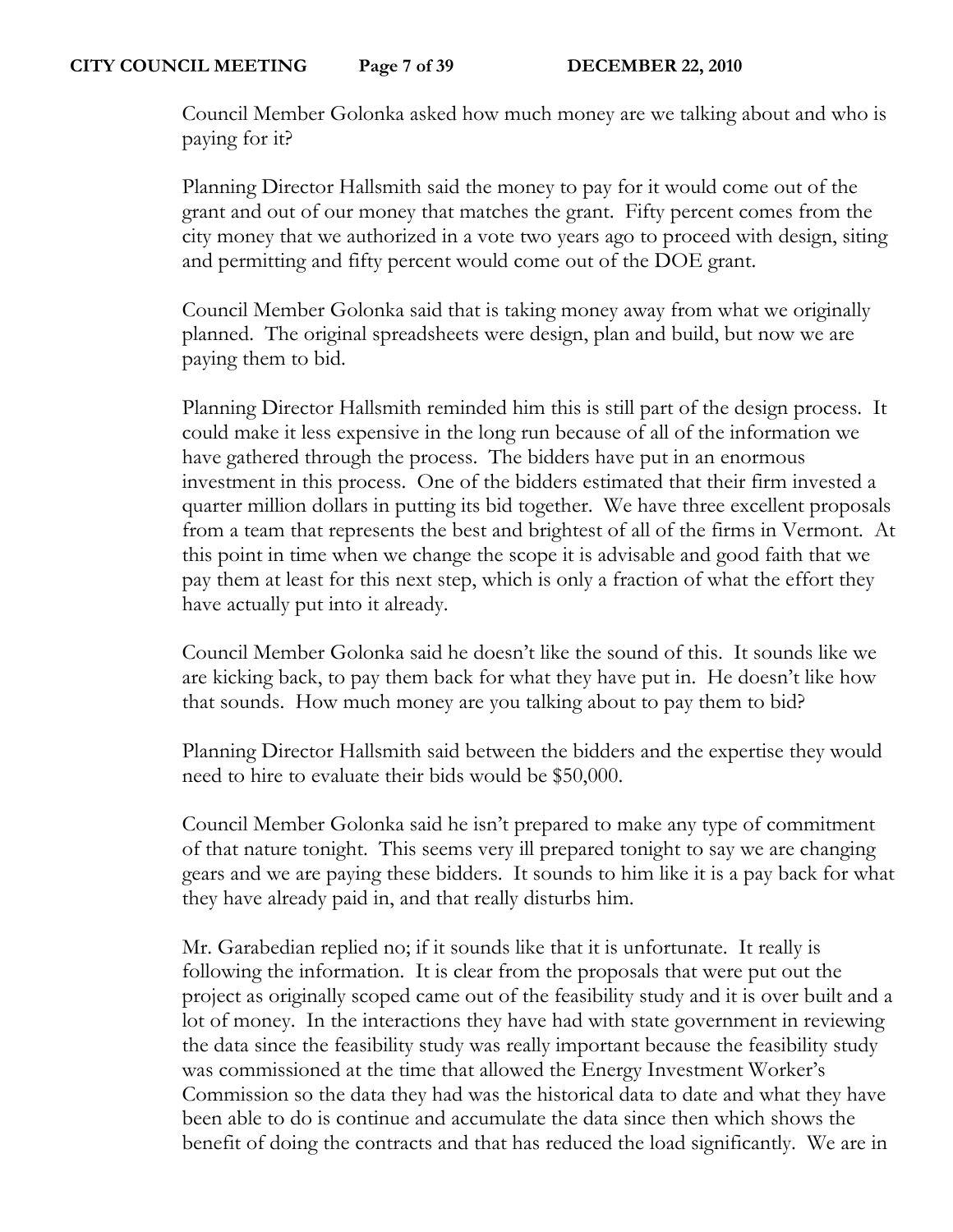a position to rescope this project to a smaller size heat plant which means a smaller capital investment and better economics overall. We don't have that data. We need to get the data on the rescoped plant in order to make the financial evaluations. The other piece that has changed is that the idea of not doing the entire state load at once but an incremental process but the advantage of just taking the state's hot water doesn't require us to design a steam boiler, and that is a big capital investment. If we just take that portion of the state that is already hot water and add that to our system that becomes an easy pick. Again, it is following the data.

Planning Director Hallsmith said there is an alternative, and this is an alternative that some people would be more comfortable with. We can hire an engineer who is an expert in this to rescope it for us, which is going to be in the same price range, and then put it out to bid on a designed bid built process. It is going to cost that much to get that expertise as well at this point in time to get the specifications detailed enough to go with that process. When we decided to go with the design build we were looking for innovative approaches and cutting the timeline down because of our tight timeframes. Her concern about that alternative is she believes we have a real investment on the part of a lot of Vermont's best firms in this project and she wants to build that trust and build on that investment, and this is a good way to do it. Each of them would still be in the game. An alternative for them would be to tell the Council tonight this is a no build under the current bids. We reject all bids and we design it again and go out to bid. That is an alternative. She doesn't recommend that alternative because she thinks that would not serve the process they have undertaken so far.

Mayor Hooper said she thinks what they are reacting to is a whole new concept in a very compressed time and she doesn't believe that the design competition idea has even been discussed with the committee.

Mr. McCabe said their motion did ask the staff to develop a process by which to determine how to move us to the next step. That was how it was framed.

Mayor Hooper said they are being pushed because of the deadlines for getting things on the ballot. Is that the January  $14<sup>th</sup>$  issue?

Mr. Garabedian said he would say it is actually the deal they granted that drives all of this. It is the \$8 million timeline. If it wasn't for that this project has been talked about for 20 years.

Planning Director Hallsmith said we do have the authority to use the money that we are using now for design, siting and permitting, and that is the process they are in right now that we need to complete before we can build the plant. She doesn't know if they have enough in their current budget to get us through that entire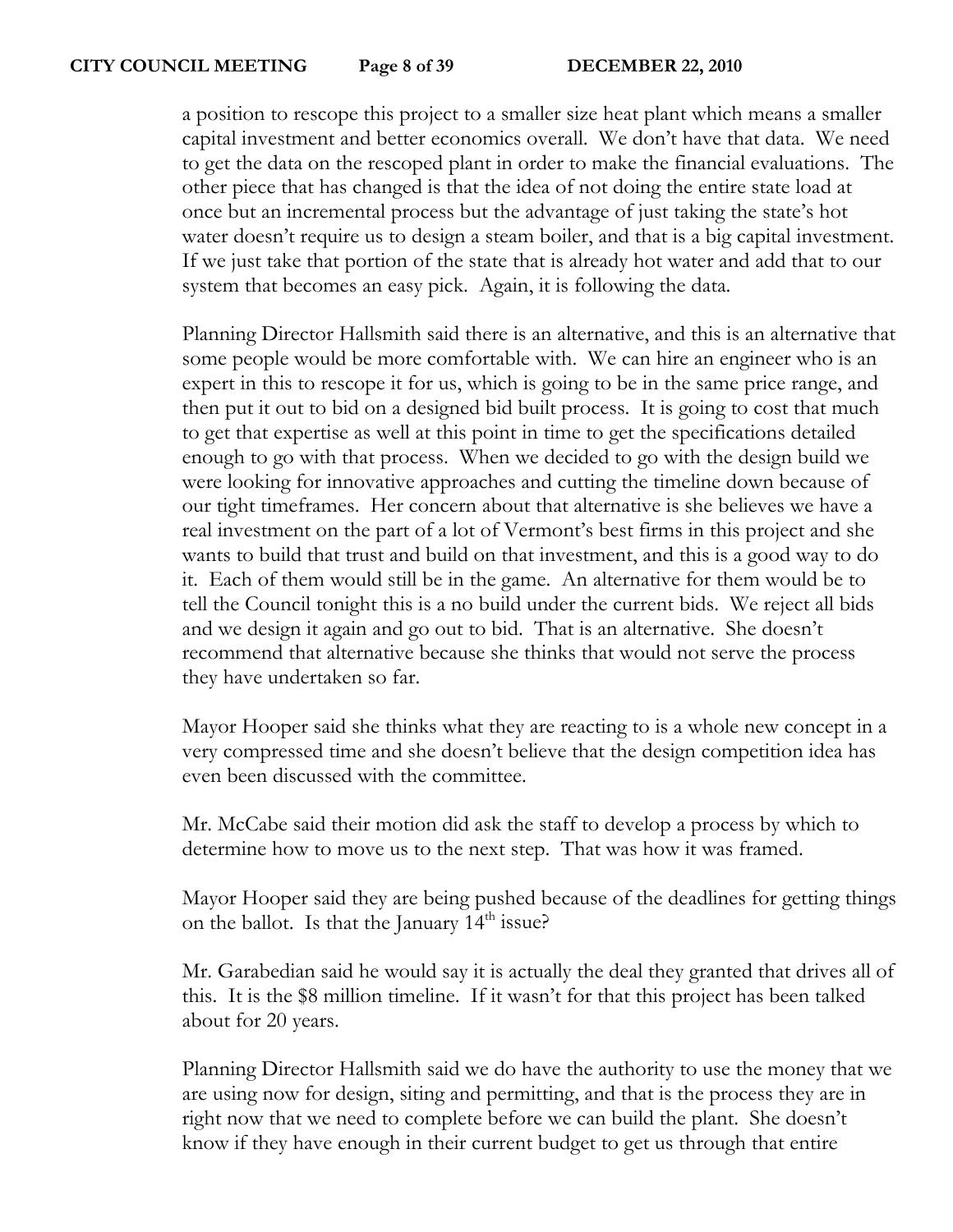process if we are going to delay a vote until June, and she needs that information by mid January. That is going to be one of the pieces of information they will get in this next iteration. They will be refining the existing proposals that we have to a point where we have a design they can decide on. That is the goal. She thinks they will have invested a reasonable amount of money in that process by going through this and we will also be very respectful of the people who have taken a risk and dedicated their staff time and their resources to producing excellent proposals for the City of Montpelier without being paid a dime. She also feels bad that they could also decide to just ask them to refine their bids with these new specifications. She just doesn't feel that good about this because she knows the effort that has gone into this thus far. It is only fair and prudent for the city to pay for the next bit of effort because at least when we are paying for it at the end of the day we own at least part of that product and we aren't locked into a particular approach. We own the designed product.

Council Member Golonka said he appreciates her candor in this. His concern is if we are paying for it he doesn't believe they get as good information versus if they decide to rebid on a revised project then we know they are still interested. If we are paying them just to submit a bid, how do we know it is really a viable project versus a partner that is specifically chosen because this scaled down version is not economically viable because we aren't putting another dime into it? If it is a viable project it will pay back to them in the future, and that is one of the reasons they bid on it and that is why they would have paid for their proposal they bid. They viewed it as an economically viable project for them. If it is scaled back and we give them money to put together a proposal where is their incentive? He has concerns about the city paying them for anything.

Planning Director Hallsmith said this is a multi million dollar project.

Council Member Golonka said he won't be rushed, though, and he won't be rushed by January  $14<sup>th</sup>$  to put this on the March ballot. He won't support it.

Planning Director Hallsmith said she isn't suggesting that they necessarily are planning to do that.

Council Member Golonka said he hears her rushing the Council right now and that is concerning him.

Mayor Hooper said they know they have been rushed by either the deadlines for getting things on the ballot but also by the grant. We have been hearing repeatedly how DOE is pressuring us on that so maybe we need to push back if we aren't comfortable doing that. She had thought one of the things they were going to hear tonight is we can't do March and we need to collect better data which we are hearing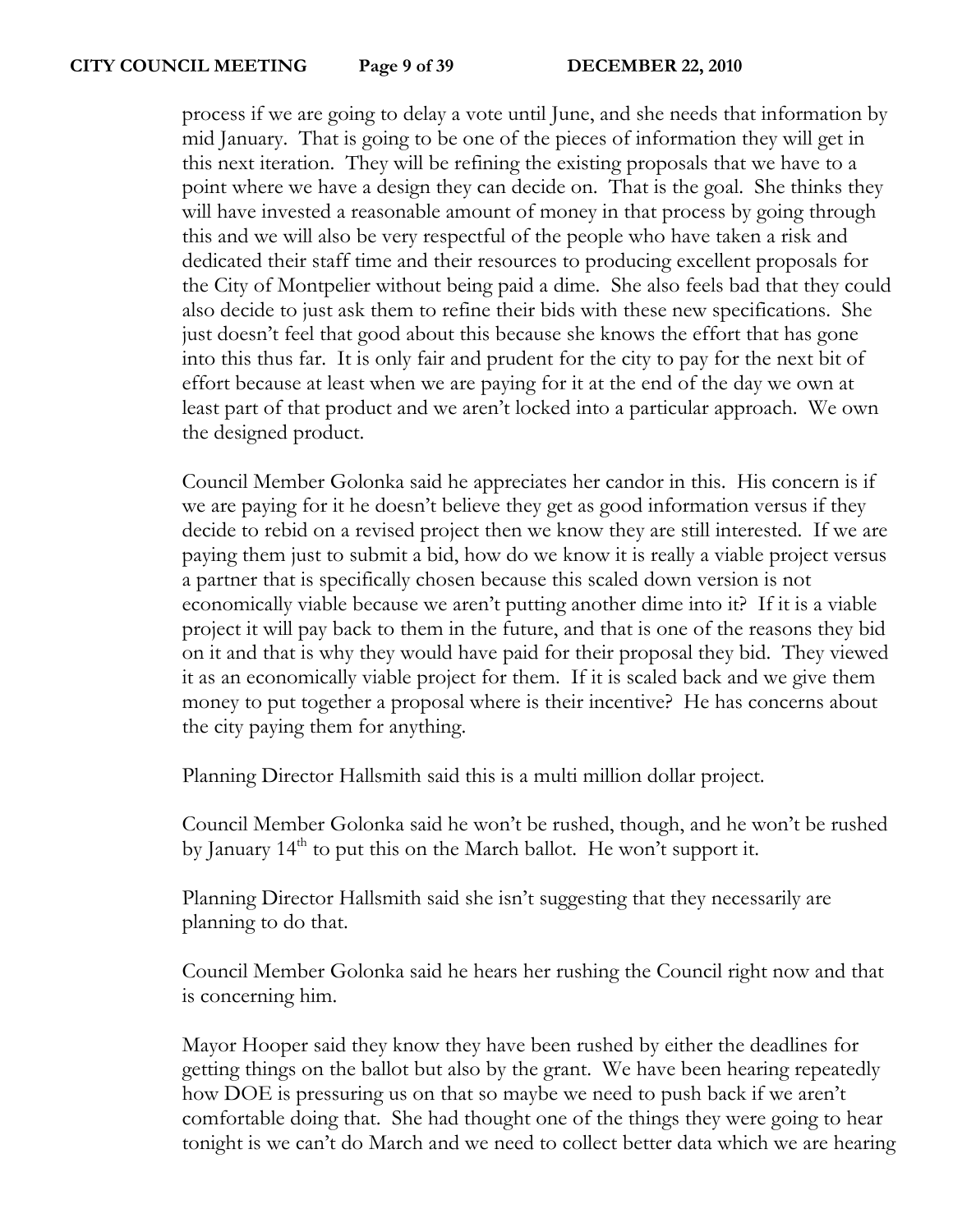tonight. We need to collect better data in order to put a good project in front of people. Now we are only talking about the mechanism for collecting the better data. She would presume that everybody would support the notion of let's make sure we have the best information to put in front of people to vote on so the question is how do we get there.

Planning Director Hallsmith said she doesn't believe they will be coming to the Council in March and asking for a multi million dollar bond vote at this point. She doesn't think they will have the information they need by then for that. She is concerned about additional incremental funding we might need to get through to June, and she will have that information for the Council before the Town Meeting ballot needs to be posted.

Mayor Hooper said Gwen was saying that in order to develop the additional information the mechanism was to go back out to bid and they would give us this information. Could we have somebody else do a very high level of review? Not actually do the engineering but give us some sort of overview of that if the issue is knowing how much money we need.

Planning Director Hallsmith said she is proposing they have this next iteration of information from the bidders that we pay them for but we also engage an independent consultant to do exactly what she is saying to give us that information outside of the context of the bidding process so we have both objective information to evaluate the bidding information by and the kind of high level service she is describing that we need to know about what we need to ask for.

Mayor Hooper said they need the bidding information needs to be happening simultaneously. Could we get the overview of the cost information first to answer the questions we have?

Planning Director Hallsmith said that is an alternative solution, to hire somebody, have them develop detailed design specifications and financial specifications instead of putting it out to the bidders and then rebidding it all. That is a possibility. Her opinion about that is that it will add delay to the process, but if that is what they feel more comfortable with they can move forward with that.

Mr. Garabedian said it may take some creativity and some competition out of the process because that is what everybody would go to.

Council Member Hooper asked how much city money is currently remaining for this.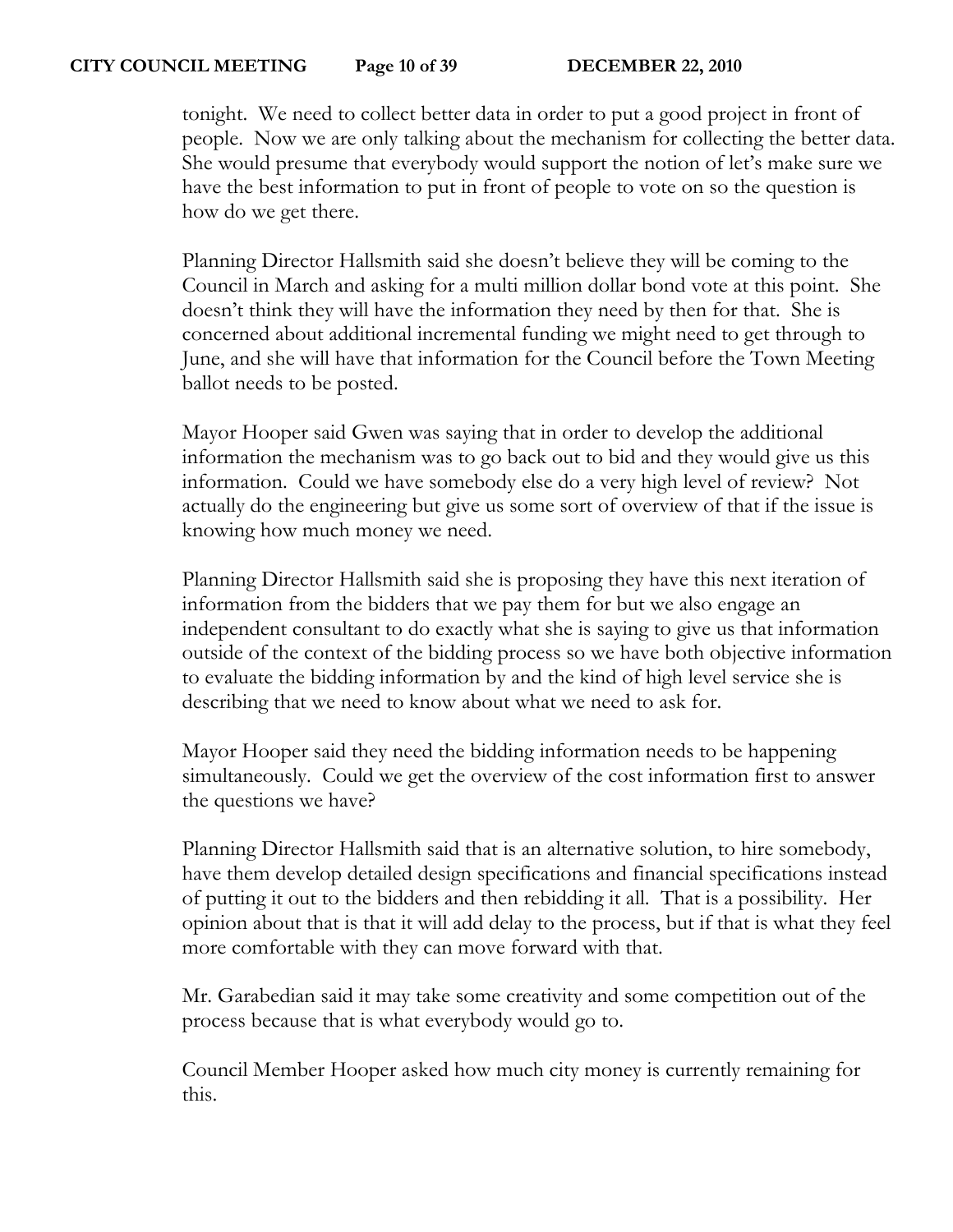Planning Director Hallsmith replied she didn't have an up to date version but she would say close to half a million dollars in city and grant money, and that's a lot. It costs a lot to get through design and permitting. The permitting fees alone in some of these things cost a couple hundred thousand dollars right off the top. If we are going to delay until June, which is a definite possibility, providing we need a bond vote, how do we get to June? This is a tight timeline and we can't stop because we don't have any money.

Council Member Hooper said between now and June it could be more than a million dollars total expenditure.

Mayor Hooper said more than half a million.

Planning Director Hallsmith said this is a very complex and difficult project. She often says to herself, what was I thinking? You have to keep the federal government, state government and city government happy through every step of this process. Are you out of your mind? Some of the things we accomplish in life we only accomplish because nobody ever told us it was impossible to do. She was in Washington last week working on this project. She met with the White House and Senator Sanders and the National League of Cities, and she came back from Washington thinking she had to come to the Council tonight and tell them they need to send the money back. But the new development with the state where they are willing to consider the hot water option has kept her in the game. She thinks that is a good option. It is a way to get it to move forward and make it happen. She is committed to making this project happen. She thinks it is enormously important for the city and the state. They are doing their best to keep all of the different players happy. She appreciates all of their concerns because they are hers, too. It is a very expensive project. It is a big commitment for the city. There are a lot of risks involved, and she doesn't deny that. What they are trying to do right now is get the best information they can, honor all of their partners in the process and make it work in a very difficult scenario.

Council Member Sherman asked if the three bidders know the schedule and what she wants and are willing to go the next step.

Planning Director Hallsmith replied yes. She has talked to them all today in detail about this and has talked to the state in detail about this, and they are all relatively satisfied with this next step. Since none of the bids examined these exact questions in a level of detail we need we feel it is only fair to ask all of them to do it again and to pay them for it.

Mayor Hooper said her recollection of some of the conversations has been that this has been evolving so rapidly that to get the best project. It's kind of like the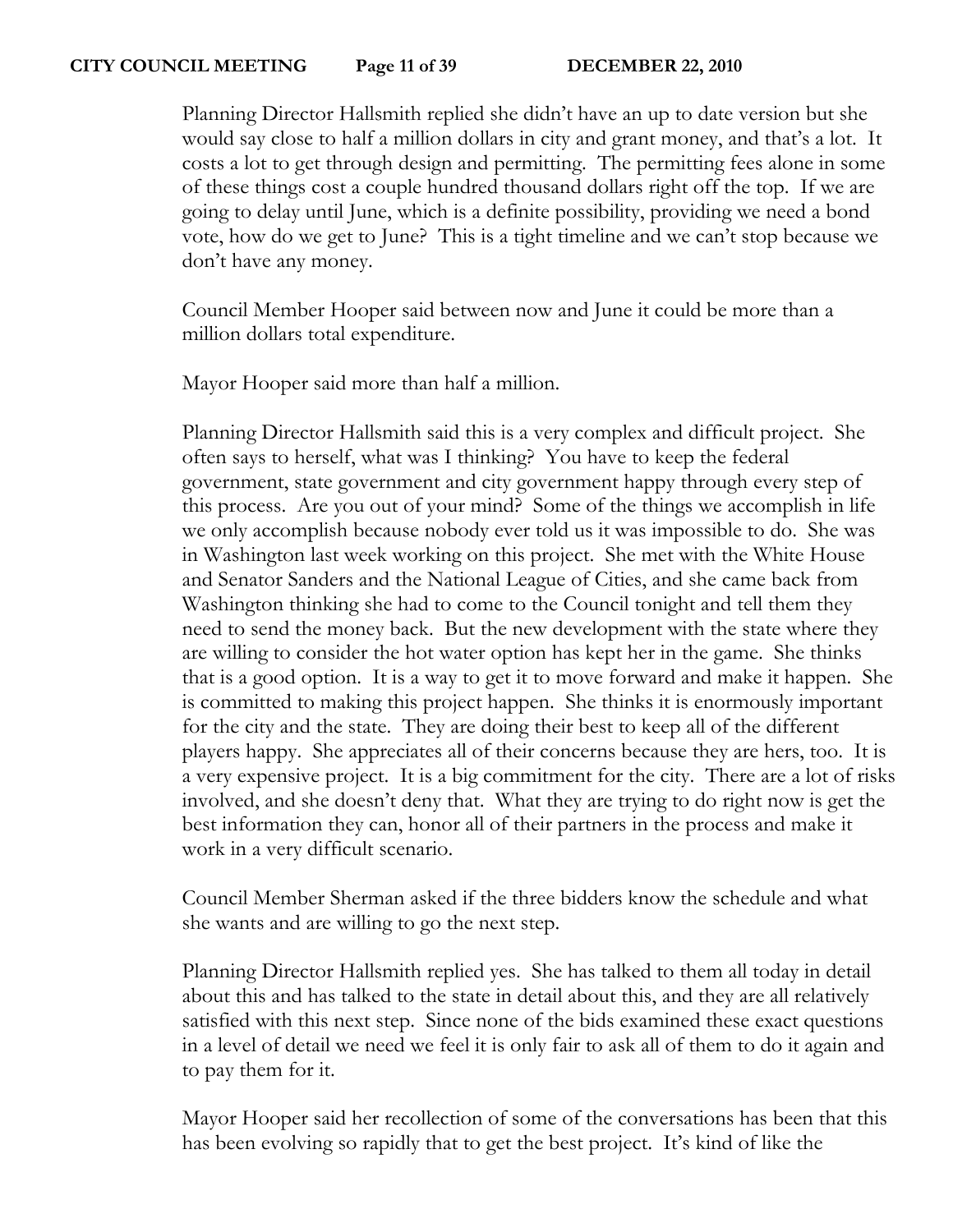continual iteration of needing to get back out to get more information and bring it back to what it is we are trying to do and figure out if it is right. She understands what she is proposing but it isn't what we expected.

City Manager Fraser said the number one point is that prices are too high. Based on what we have we don't have a project. In order to figure out whether there is a project we need more information. It was suggested actually by the state as something they would want to engage in. We can say we are moving fast and one of the issues we have run into with the state and federal governments is the conundrum of thinking outside the box to get things done and then every time somebody proposes something it doesn't fit their regulations. One of the areas that they are trying to come down to is what is affordable and they are really settling on the notion of affordability for the various parties which is defined as what we are spending now on energy costs. If we spend \$300,000 a year to supply energy costs what kind of bond does that support? If it is going to cost a whole lot more than we are spending now for energy costs we can't do it. Even with the \$8 million federal subsidy it still may not work. Timing is an issue. It is interesting how this conversation has developed. One of the things he thought they would be asking tonight was does the Council object if it goes past the March ballot? They are trying to put together a lot of information quickly for a huge project and we do have a timeline delivered by the key funding source. They want it done in a certain amount of time.

Council Member Jarvis said she personally doesn't have a problem with it moving fast or a problem with the \$50,000 expenditure. Her issues are having to do with the timeline for the state decision point. A partner of her firm is on the team that is working with the state in helping them figure out their involvement in the project and she isn't involved in that at all. Her understanding of the timeline of when the state is going to come to a decision point is far in the future, maybe next year. That worries her.

Planning Director Hallsmith said they did receive different input from the state this week about that.

Council Member Jarvis said her understanding is that it is a two part process, that they are going to do an initial evaluation and then after that there will be a more complete evaluation and they don't know how long that will take.

Planning Director Hallsmith said the evaluation they have been conducting as we have been moving through the bidding process is now complete. They received the final results on Tuesday and what they discovered is important and very valuable for the state. They discovered that by moving up their initial timeline for the upgrade of their facility, which was scheduled for 2021, in net present value they gain over a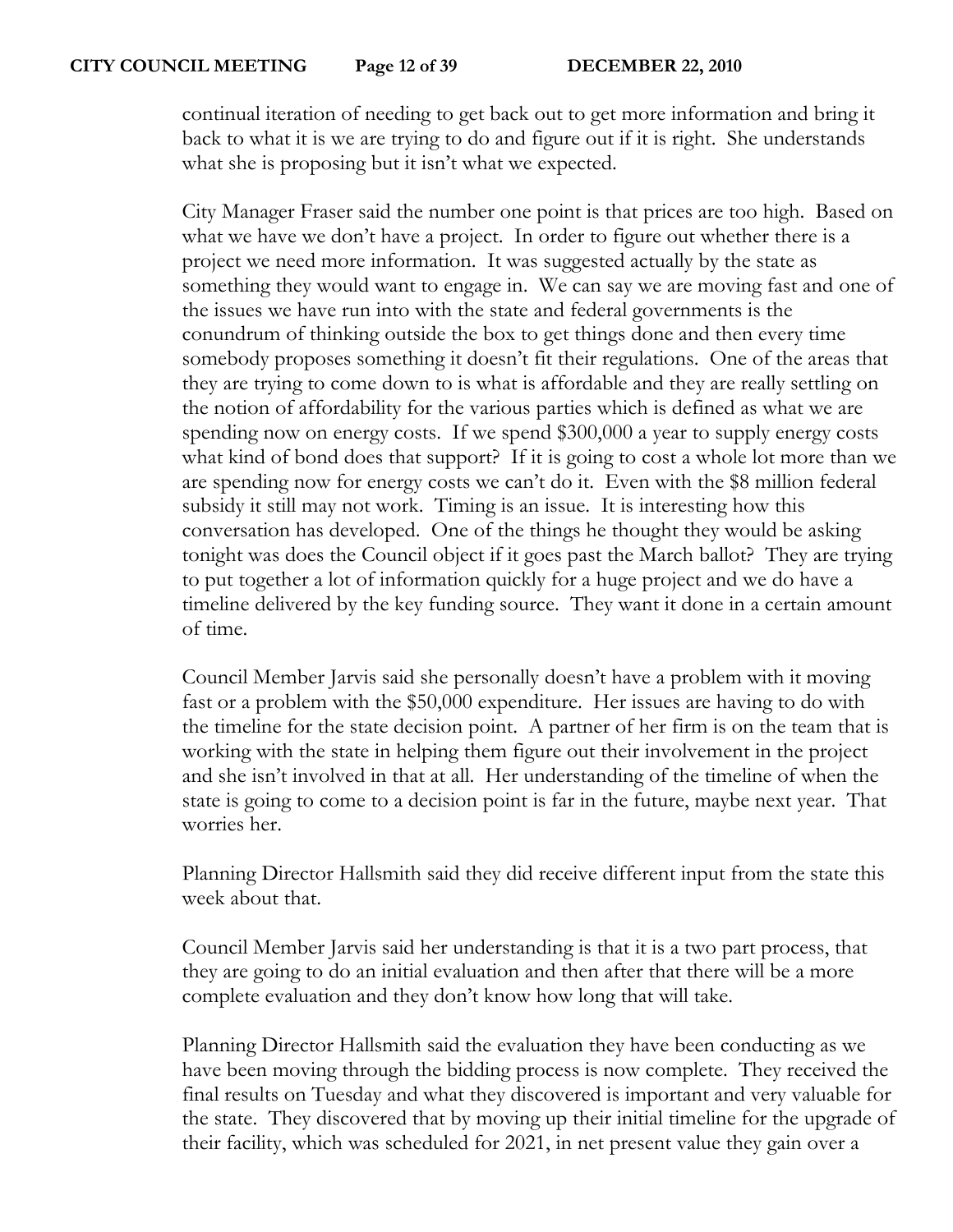million dollars in value because of the increased efficiency and lower fuel costs. That assumes a lot of the assumptions they have been making all along about building a new steam plant, which they are saying now maybe not, and increasing the amount of wood that the state uses instead of oil in an uncertain oil environment, and also increasing the efficiency with which it is burned. They have also determined what it would cost for them to increase their capacity to provide the city with the heat we would need for our load only, not the entire community's load which is what the DOE grant envisioned. That is what they were discussing yesterday with the state. Out of that discussion they came to the point of maybe it makes more sense for the city to look into hot water production to serve the state's hot water load instead of the entire steam load. Because of some of the current issues the state has and because of their long term plan to change over to hot water they were actually very open to that alternative. Jeb Spaulding, the new Secretary of Administration, was at the meeting. He basically said they want to make this work, and if it doesn't fit into your traditional boxes they will get us the waivers we need, and that seemed to move things in a good direction.

Council Member Jarvis said her concern is that the study is just the study and the Legislature is the decision making body. She appreciates her saying the state agrees and thinks it is a good idea, but there is no "the state" until we have a decision from the Legislature.

City Manager Fraser said the argument is for putting off a bond vote until June because then we will know what direction the state wants to go in.

Council Member Jarvis said no way would she support a bonding for the full project until she knows we have a commitment from the state.

Planning Director Hallsmith said to make that decision now is just going to be seen as another delay at this point in time. She thinks they can wait to make that decision until January. They don't think it makes any sense for the city to bond for the whole project until they know first of all that the state will need to make a contribution both of land, buildings and money, which we don't know for sure until this next iteration, and what the result of that will be.

Mayor Hooper said she thinks they need to come back to the first question which is, are we comfortable with the process of not having this on the March ballot which would then mean we would have a special election? She thinks that is the principle question. There is the fundamental question of do we do it or not, and how do we pay for it? Gwen was raising the issue of financing between now and the final vote. She has a feeling there needs to be a discussion among staff looking at the numbers and figuring that out. We need a better recommendation from Gwen on that. We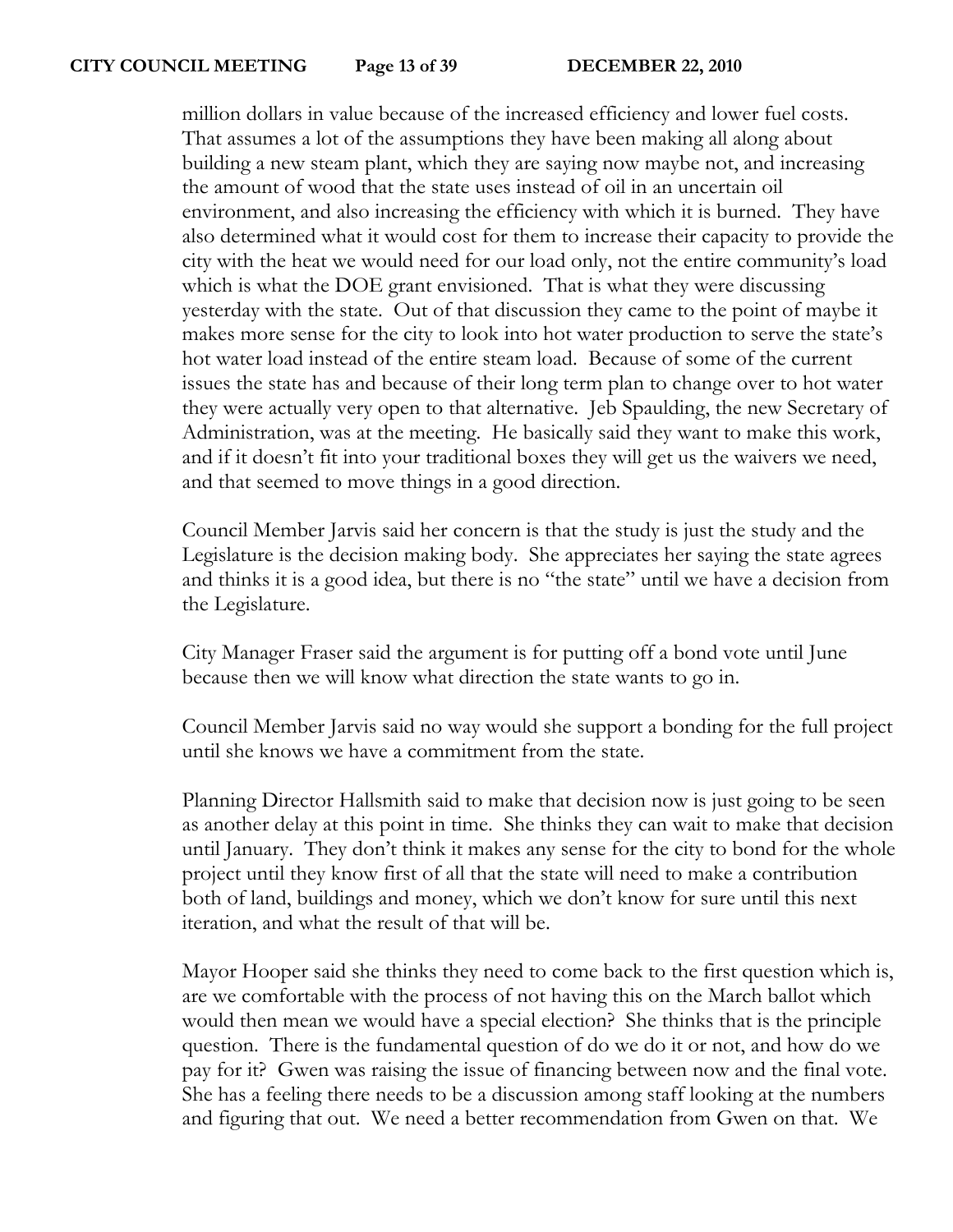can talk about that again at the next Council meeting. She thinks the fundamental question is, if we decide to go forward is it okay to have a special meeting rather than trying to cram it on to the March ballot? No one is ready to go in March. She thinks that is the only question in front of the Council today.

Council Member Sheridan said he doesn't want anything to do this. This is starting to sound like Stone Cutters Way to him. It got caught in a timeline crunch, money was threatened to be taken back, it got hurried, a plan was laid out and they never got what was envisioned there at all. There was supposed to be an extension of downtown and that was why the money was taken from downtown. It was supposed to be retail, housing, etc. It never happened because it was hurried and people didn't have the time to think about consequences. What if technology changes before this thing is paid off? Steam is out. He has already seen a technological change here that wasn't talked out before, and it is a minor one. This is a huge project and it just sounds like a big risk for a city of 8,000 people to be taking. He just watched Burlington Telecom on the news and this has that potential of being a disaster. It has the potential for being great but it also has the potential for being a disaster. He hopes the Council thinks about it carefully.

Council Member Weiss said he believes there is a technicality between the city and the federal government, and if we aren't going to have an article in March that the Council is better advised, either by consensus or by motion, to postpone the March action as opposed to having Gwen and the City Manager suggest that. Mayor Hooper and Council Members, either by consensus or by motion let's agree now that there will be no voting by article at the March meeting.

Mayor Hooper asked if this was to raise the entire amount for funding the project. The staff needs to go away and develop a plan. There is pretty general consensus that we aren't going to go with March so the staff needs to figure out how to get from March to whenever.

Planning Director Hallsmith agreed.

Mayor Hooper said if that involves money then maybe that needs to be on the ballot.

Council Member Weiss said if Gwen requires information back by the 14<sup>th</sup> of January, does that give us time to include a ballot item in March?

City Manager Fraser said they could adopt a ballot item on January  $20<sup>th</sup>$ ; that is our deadline.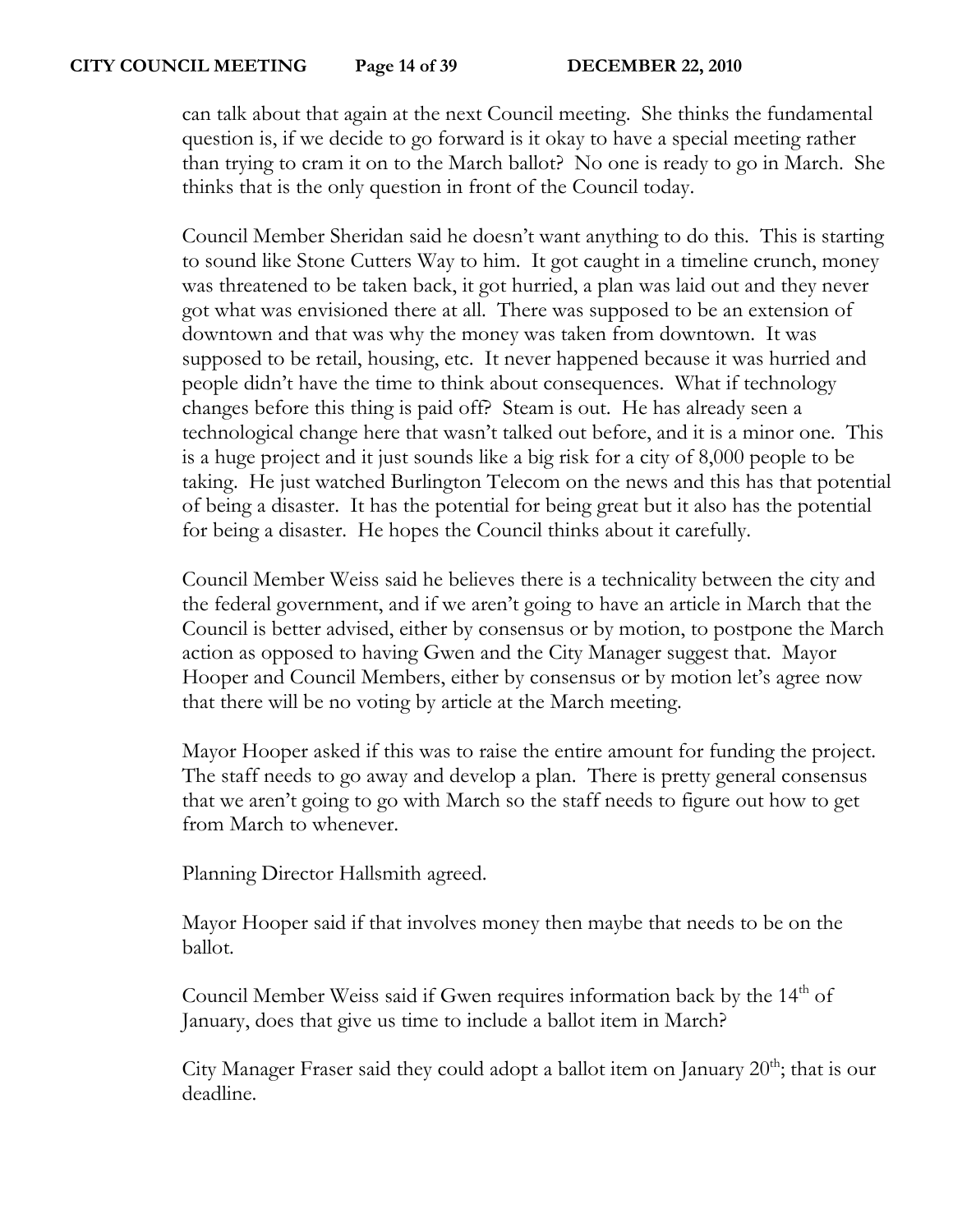Mayor Hooper asked if they had consensus on what Alan has proposed. Do they need more discussion?

Jay Ancel, Architect at Black River Design, said they were on one of the three teams that bid according to the proposal. Their team and the others have spent a lot of money on this request for proposals and design. Their team spent \$250,000 on this. he understands they are thinking of rebidding it. Standard process would be that you could do a qualification based proposal, select a team and work with it and then study the options. This case was design built. They were told the process would be based upon selection of what was provided within the RFPs and there is plenty of information there, technical, financial, etc. on which to base that. That should be the basis to move forward, pick a team and go ahead and look at options. To bid it again is not something they would see in the HUD work they do, the rural development work we do and the state and school work they do. It's just not part of the standard process. If anything it would be seen at least as unethical. You should pick a team and move ahead. Why you would go to steam he doesn't know. It has been shown as being viable. If the state thinks they might convert to water, that might be fine, but we will also lose buildings like Heney's building and lose half of the elementary school, among other buildings downtown.

Council Member Weiss said in terms of parliamentary procedure this gentleman is not a member of the public.

Mr. Ancel said he is a member of the public. He lives in Montpelier.

Council Member Weiss said his point he is a bidder, competitor and a private entrepreneur and it isn't quite fair to give him this opportunity.

Mr. Ancel said it has been expressed to them what is going to happen and what the issues are and he thinks it would be fair to respond to them so the Council is working from a full point of knowledge.

Council Member Jarvis said they have been told by their staff that we either reject all of the proposals today or ask for something new and different.

Planning Director Hallsmith said there might be a misunderstanding about what they are asking for. They aren't talking about rebidding. They have talked to all of the teams including the head of his team.

Mayor Hooper said what they did hear is a need to reconsider how we are moving forward. The only decision the Council is going to be making this evening is the decision not to put this on the March ballot. What she would suggest is there needs to be an opportunity for the bidders to have a more detailed conversation with the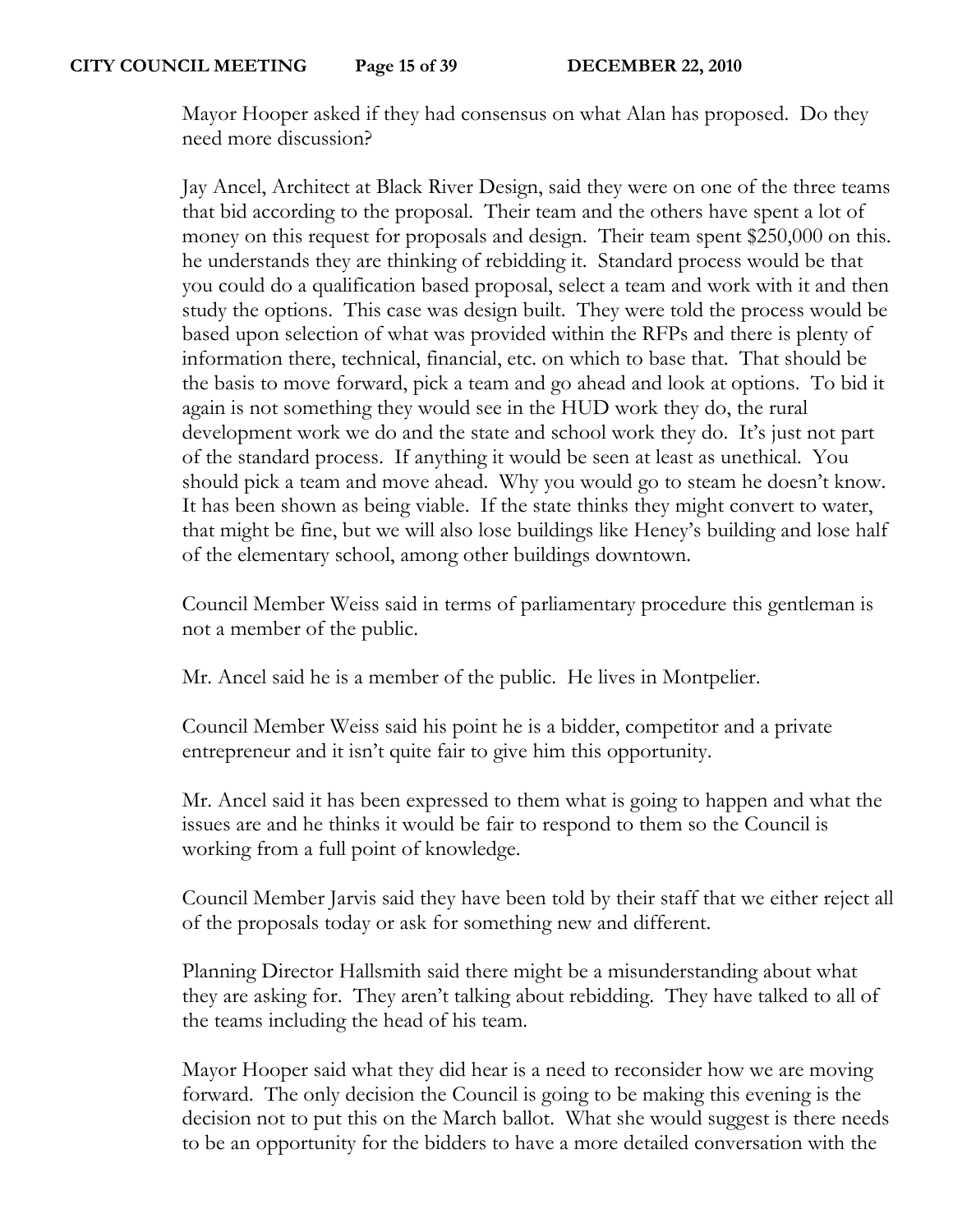team that is working with us on this project. The staff has presented several alternatives for how we can move forward and in making that presentation was very clear that all three bidders are highly credentialed and provided us fabulous proposals and in their view these are people the city wants to be working with but the data has been changing. They are not comfortable saying to pick one of these so the Council's choices are to reject them or look for another way to move forward. They are asking for another way to move forward and there are lots of questions to ask around that. That is a proposal that the city staff and the team working for us needs to develop and bring back to the City Council. Yes, Jay, we need a lot more information but now is not the time. The only question before the Council right now is, and they are there by unanimous consent, we are not going to put the big project on the ballot in March because we aren't prepared to go there. That is the only decision the Council is prepared to make this evening.

Mr. Ancel asked if there was concern about losing the \$8 million if they don't proceed on the timeline.

Mayor Hooper said they have had that conversation. They are trying to figure out how not to and have it be a good investment for the city in every way possible.

Council Member Hooper said not too long ago they came before the Council and said they were going to be very complicated proposals and they are going to need outside expertise to evaluate them. Did that happen?

Planning Director Hallsmith said a lot of the evaluation they did should be on the web site. There are the strengths and weaknesses that the National Renewable Energy Lab provided, data from one of our consultants that Cogent Products provided. They have done a very clear responsiveness to the RFP analysis and a lot of analysis has been done. The bottom line is that all of the proposals are too expensive from the city side. She thinks they have a way to move forward and she has gotten the bidders to agree to help them to move forward with that.

Mayor Hooper said this is hard and they will figure out what is the best thing to do for the city.

Council Member Weiss said the city is fortunate to have an excellent Energy Committee.

City Manager Fraser said they will get more facts and come back to the Council.

Planning Director Hallsmith said she needs more information by January 14<sup>th</sup>. There are existing contracts they can use to get that information. She doesn't need to issue it tomorrow although she was hoping to. She thinks they are missing an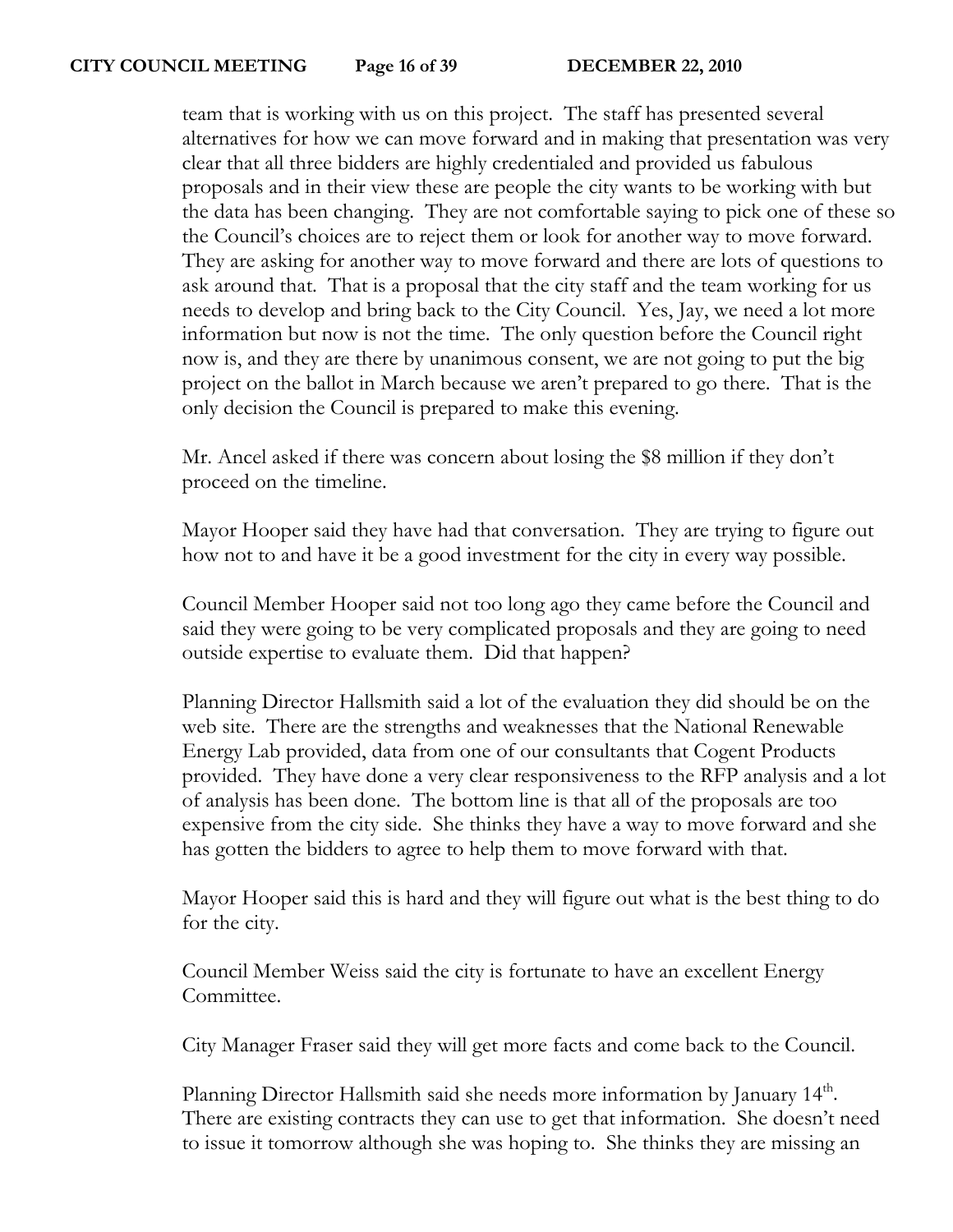opportunity if we don't move forward in that direction but they can certainly have something for the Council by the next meeting that describes it in more detail.

Council Member Golonka said he doesn't know enough personally. Secondly, he thinks it is unfair in the city process to change the rules of the game. What if somebody who wanted to bid but didn't would now bid because the city would help them in the project it is blatantly unfair to change the rules without issuing an RFP. He thinks it is wrong. If they are going to do it they need to have more information. He thinks the city is exposing itself to liability for other potential bidders. He is concerned about paying to play and this is what it sounds like.

Council Member Sherman said she thinks it is different and moving ahead to another phase. The players are clear.

Council Member Golonka said they can call it what they want but we are writing a check for \$50,000.

Council Member Sherman said they are also protecting an \$8 million project and it is not irrelevant.

Mayor Hooper said they don't have enough information to be able to make a decision. She doesn't think they understand enough about it. Unfortunately, their problem is that it is December 22nd and they aren't planning on another meeting until January  $5<sup>th</sup>$ . That is probably not enough time.

Planning Director Hallsmith said what she is going to propose to do tomorrow is to draft what they had imagined asking the bidders to refine their bids on, to issue it to them, and then at the next meeting the Council can decide to pay for it or not.

Council Member Weiss said they cannot avoid keeping the Energy Advisory Committee informed and giving them a role to play.

10-323. Continued discussion regarding the City's FT 2011-12 Budget – Recreation Department, Senior Center, Police/Dispatch/Parking, City Council, City Manager, Clerk/Treasurer, Finance/IT, Assessor and Revenues.

## **Recreation Department:**

Mayor Hooper said the first item they will review is the budget of the Recreation Department. Mark Mason, Montpelier's Superintendent of Schools, Arnie McMullen, Recreation Director, Sue Aldrich, School Board Member; Brian Murphy, and Buzz Rouleau, Members of the Recreation Board appeared before the council.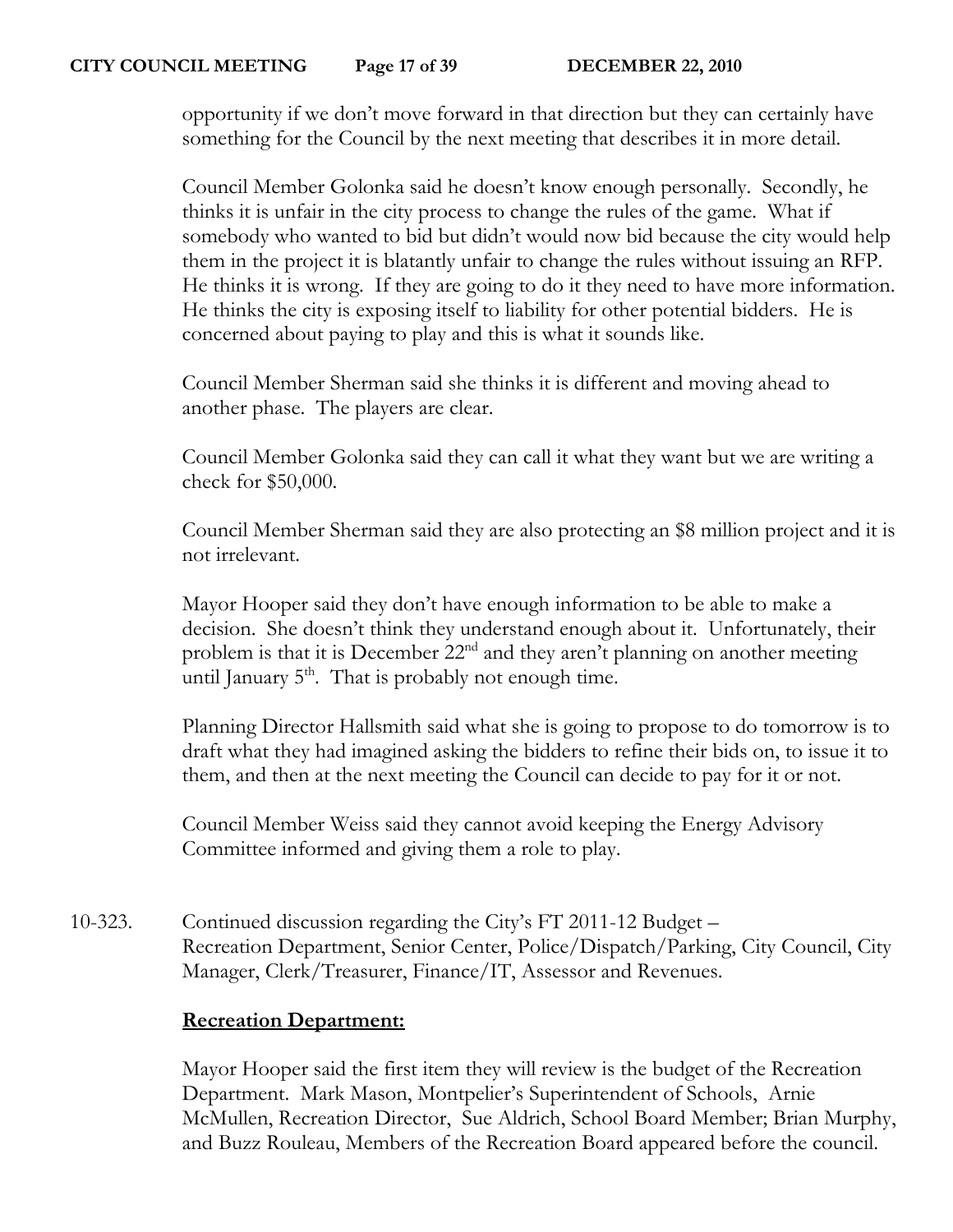Arnie McMullen thanked the Council for the opportunity to present the Recreation Department's budget. The mission of the Montpelier Recreation Department is to provide a variety of quality programs, community events and recreational services in a safe and affordable manner and to effectively develop and maintain recreational facilities for all residents of the Montpelier community. With outside programs and groups offering many of the same programs as the Recreation Department does it is their challenge to look at all of the providers that are out there and try to fill in the gaps not being provided and to make those activities and programs available to everybody in Montpelier. A lot of other programs are dedicated to specific groups. Some are specific to teens; some are specific to adults. There is a unified basketball team they have done through the High School, but the Recreation Department actually has a unified adult program for soccer, basketball and bowling with adults. He works with Neil from the High School to coordinate that program. They also run most of the youth sports programs. They don't do hockey and real young lacrosse but do middle school lacrosse. Once the kids get to the Middle School the school groups take over and run the programs until they graduate from High School.

Their goal is also to provide programs for all ability levels. They aren't an "A" league and have to provide for all levels so the kids have an opportunity and even the adults have an opportunity to participate. They also need to use all of their facilities to their maximum. All of us know the facilities are limited. They find as they are adding more and more programs to their program brochure they are finding less and less space available. They have to manipulate some of the things they do to make room for a program sometimes to get a program out there.

The swimming pool is also not used just for swimming, but as soon as the weather is cold enough and can hold a truck to plow it they will have ice skating on the swimming pool which is open from 9:00 to 9:00 every day and is free skating.

In the spring fields are no longer just baseball fields any more. There is also spring soccer and a lot of other activities that happen on their fields that create a lot more wear and tear. They also have to keep up with their equipment and facility needs. All of their equipment needs to be maintained and kept in good working condition to maintain all of their outdoor facilities.

A couple of projects they have completed this year is they have put in new pool filters, painted the pool house and replaced the bridge behind the pool house so people can feel comfortable walking across that bridge now. The rails were literally almost sideways at one point and they realized they had to do something. Their new web site is up and running, which is exciting because for some of their programs they have a control on what they can let people enroll in on the internet and also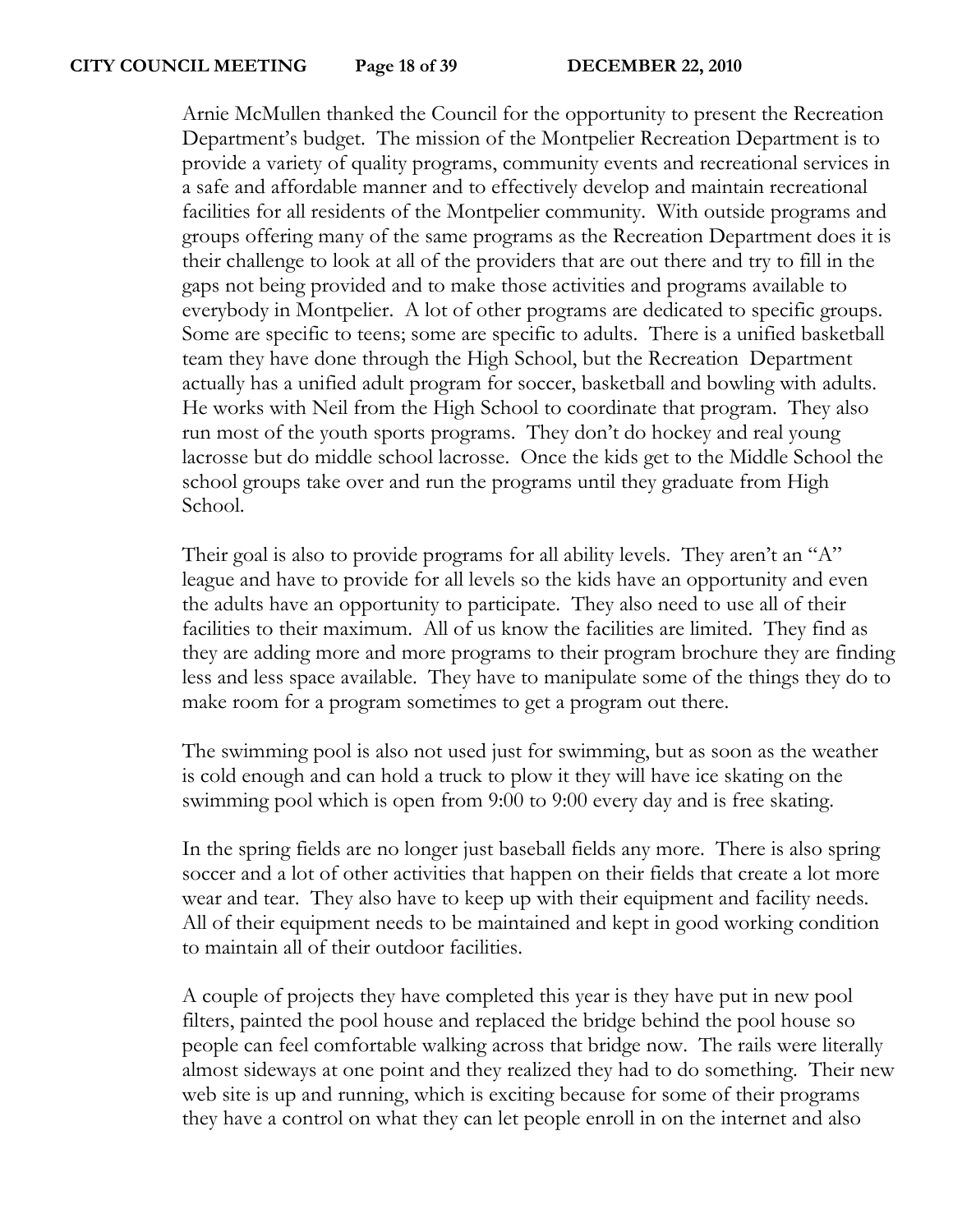.

how many, but it will literally let you sign up and mail a check to the department and you will be on the list.

They have some other things they are looking at doing this year. They are replacing or fixing the roof at the Recreation Center, which is leaking. They hope to work on a backstop project down at the Little League field which needs some work. They are looking at also putting up a pavilion down at the pool area.

Their programs are to promote recreational activity preschool through seniors. They actually have an excellent Senior Center so they don't see a lot of seniors in a lot of their programs but a lot of adults who participate. In this past year they have had around 2,600 enrollments just in their programs and a little over 2,000 people that participated in their special events such as the Father/Daughter Dance, Halloween Party, Touch a Truck, etc. That doesn't even include the people who come through their doors for their ski and skate sale.

Attendance at the swimming pool increased this past year. They were around 8,000 in 2009 and this last year they were around 11,000. A lot had to do with the warmer weather and more people with season passes came out and participate at the pool more often.

The other process they go through is setting a reasonable price. They try to keep their programs affordable for everyone. Some programs are free. There is a preschool open gym on Wednesday mornings, a Halloween Party, Rotten Sneaker Contest and the Annual Egg Hunt up at Hubbard Park which draws a lot of people. They also try to promote wellness and fitness through their activities.

He reviewed the process they used for developing their budget. Once a budget is developed the Recreation Board reviews and approves their budget.

The Recreation Department budget that is being presented tonight reflects a level funded budget. With the current estimated grand list that would be 7.4 cents on the tax rate.

There is an increase in their administration which is mainly due to an increase in the unemployment and health insurance. He reviewed the budget showing where increases and decreased had occurred. He talked about the enrollment in their programs which shows approximately 53% residential use and 47% non residential use. They have one of two licensed outdoor summer camps in Vermont. The Mountaineer Baseball Camp also draws a lot of nonresidents. The outdoor pool at the recreation field averages about 92% residential use.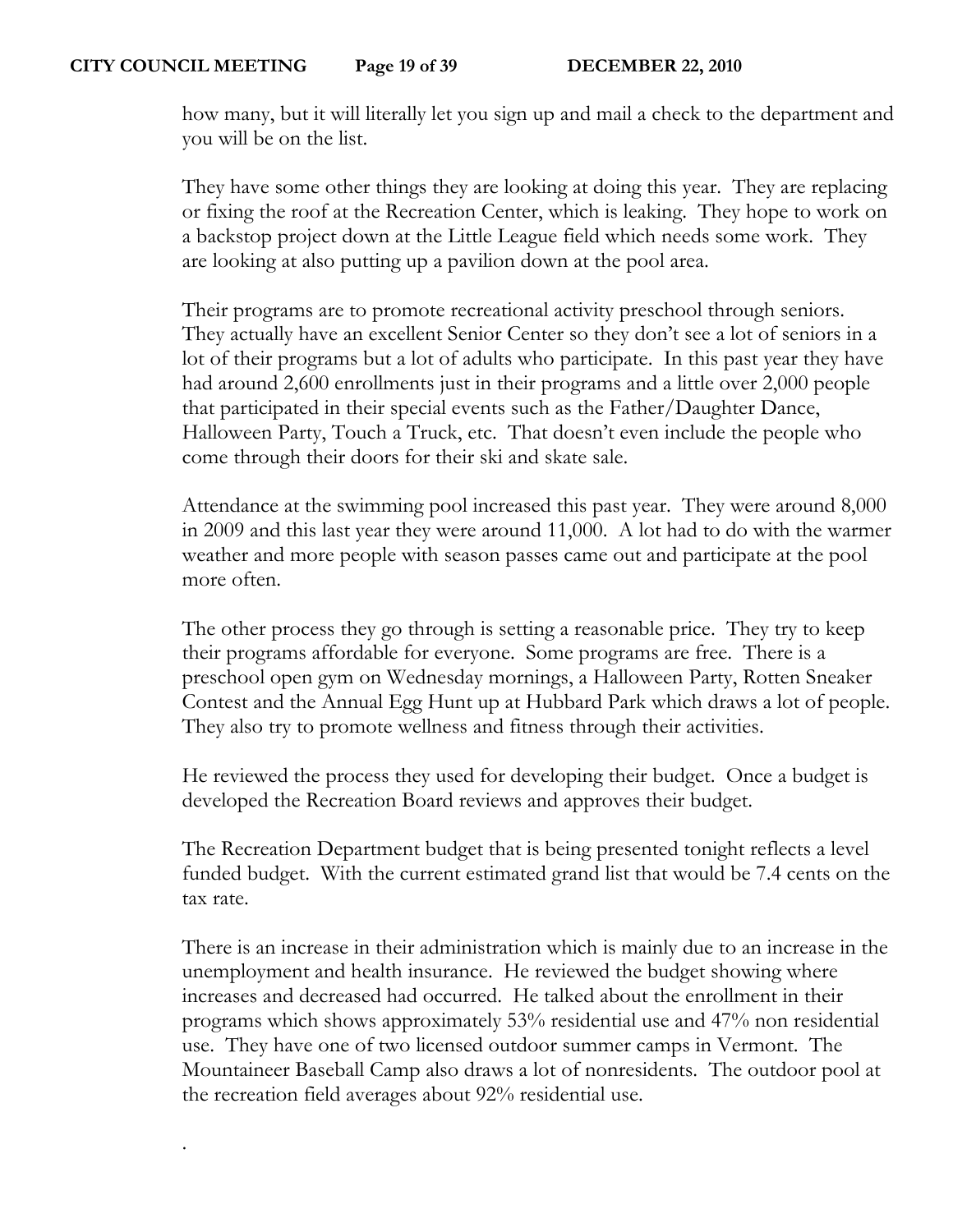Council Member Golonka said he initiated this because of the charter. He thought it was at least important for the Council to understand the budget. With regard to the web site, the link from the Rec Board to the City there is a notation that says this isn't a city department and this isn't a city function, and it doesn't work. Could they address and fix that at some point because the citizens of Montpelier pay 76 percent of the budget and it is the city. That is on the city web site. The second question he has is more with regard to the functionality of the Rec Board versus the School Board. This Council has the authority to delegate oversight of this board to either the School Board or do it ourselves. There seems to be three boards that are overseeing the Recreation Department which seems a little cumbersome. Does the Rec Board feel that they could run this similar to the Green Mount Cemetery and not look to the City Council or the School Board. How is the functioning of having three boards? It seems to him a little dysfunctional having so many layers of review. Has the Rec Board discussed this?

Mr. Murphy said he didn't think it was that cumbersome a process. They spent a few meetings going over the budget themselves to make sure of its transparency. If the Council is comfortable with the scrutiny they give the budget they are comfortable with it. He is confident they do a good job of going through the numbers and making sure everything is sound. It is pretty standard simple stuff they are looking at. It isn't too complex and they don't need outside assistance.

Council Member Golonka said in terms of outside fees do we charge more for nonresidents?

Recreation Director McMullen said there are some programs they don't and they charge the same. Most of them they do charge an outside fee for nonresidents. Some of the programs they don't are typically sports camps. Part of the concern is that if they put the fee too high, because a lot of other camps in the area have the same fee, it will just turn people away and then some of the residents may not have a camp to participate in. They try to adjust it so it will work.

Council Member Sherman said she was interested in where in the budget the maintenance for fields and grounds is. Do they own trucks and equipment?

Recreation Director McMullen said they do. In the budget it is under outdoor recreation where they keep their field budget and trucks. All of their truck maintenance is listed there.

Council Member Jarvis asked if he could explain the fund balance.

Recreation Director McMullen said the fund balance is a balance where if they have some money left over at the end of the year. It is money they are allowed to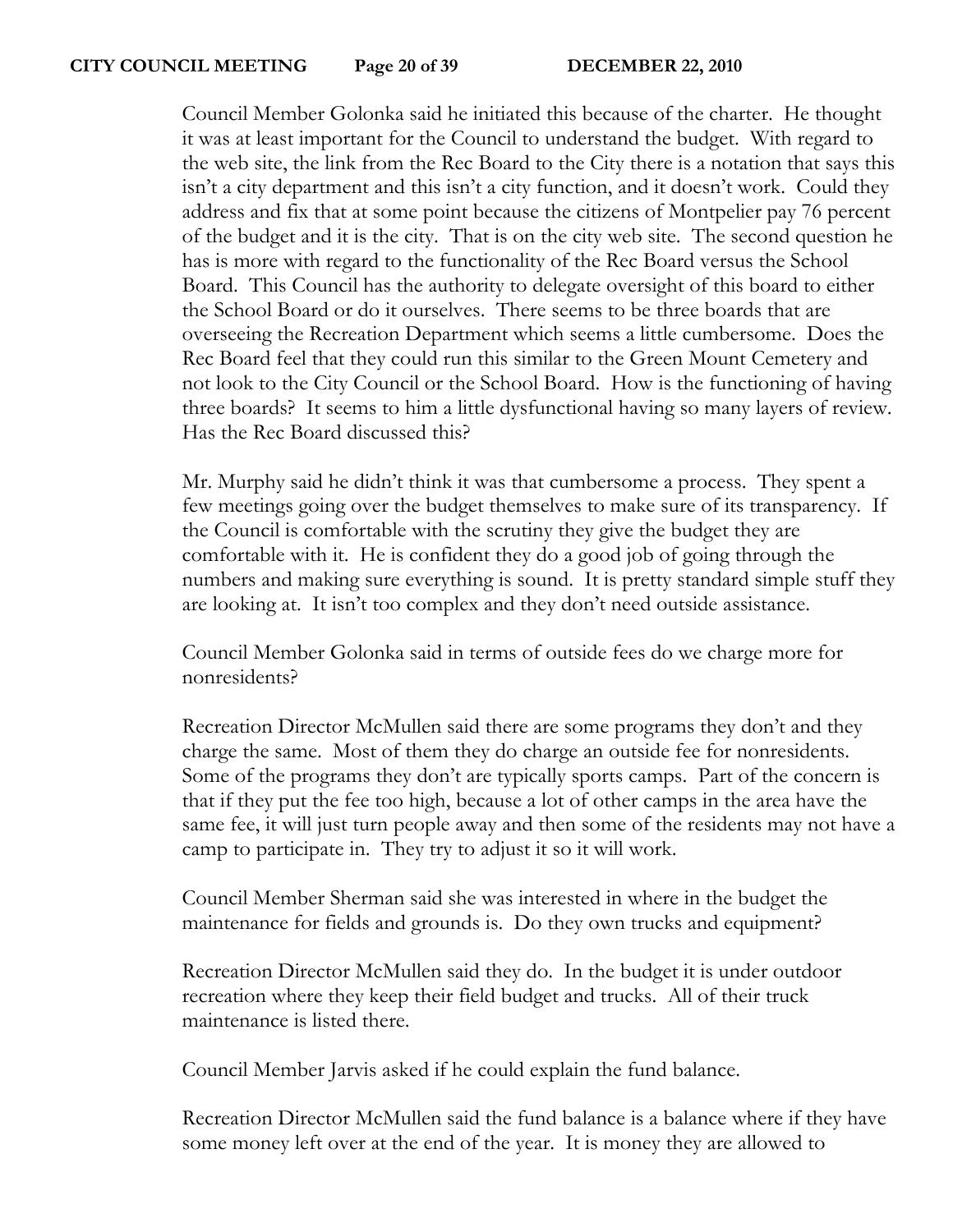retain and then use for projects. The pavilion at the swimming pool would be done out of those funds. It is money that is exceeded in the budget that didn't get spent or if they received additional revenues at the end of the year, if their revenues came in higher than anticipated. The Fund Balance is \$206,000.

Sue Aldrich said they have a fund balance at the schools, too. It is used to cover emergencies such as if the boiler were to blow up. They try to keep it at 2 percent of their budget. Their fund balance right now is \$300,000 plus. For this small budget that is a decent sized fund balance.

Council Member Weiss said he wanted to thank the Recreation Board and Recreation Department they have one of the best fields in the league. The only reason they do is because of the great cooperation we receive.

Mayor Hooper said somewhere they are going to have a request for accessible bathrooms.

City Manager Fraser said it isn't in this year's budget.

Assistant City Manager Hill said before Arnie leaves she would like the Council to know how helpful he has been to the Senior Center since the city has taken over. Arnie is the one she calls when she has an emergency. He has been salting and sanding the walks along with shoveling. We owe him a debt of gratitude.

## **Senior Center:**

Assistant City Manager Hill said the budget is on page 58. They worked hard to level fund the appropriation. Garth Genge tells them that he is optimistic that the renovated center will be opened by April of 2012 which will be within this budget year. As she worked with the architect and asked about heating and electrical costs they weren't at the point to give her those figures. April is optimistic but if they make it there won't be the heating demand at that time of year. They hope things like that won't affect the building costs. They will be paying a portion of the building costs once it is put into condominiums. The Senior Center will be a condominium and the housing part will be shared costs. For now they have just put in a lump sum.

They kept the rent figure in this year. It is something the seniors would like to discuss with the Council at some point. This year they have kept it in to cover some of the anticipated costs that may come once they get back into the building. She provided the Council with the revenue figures. She has been working with the Finance Committee and Bill Doelger made a business plan that he worked with Garth on. Bill's convinced her they will have more members once the building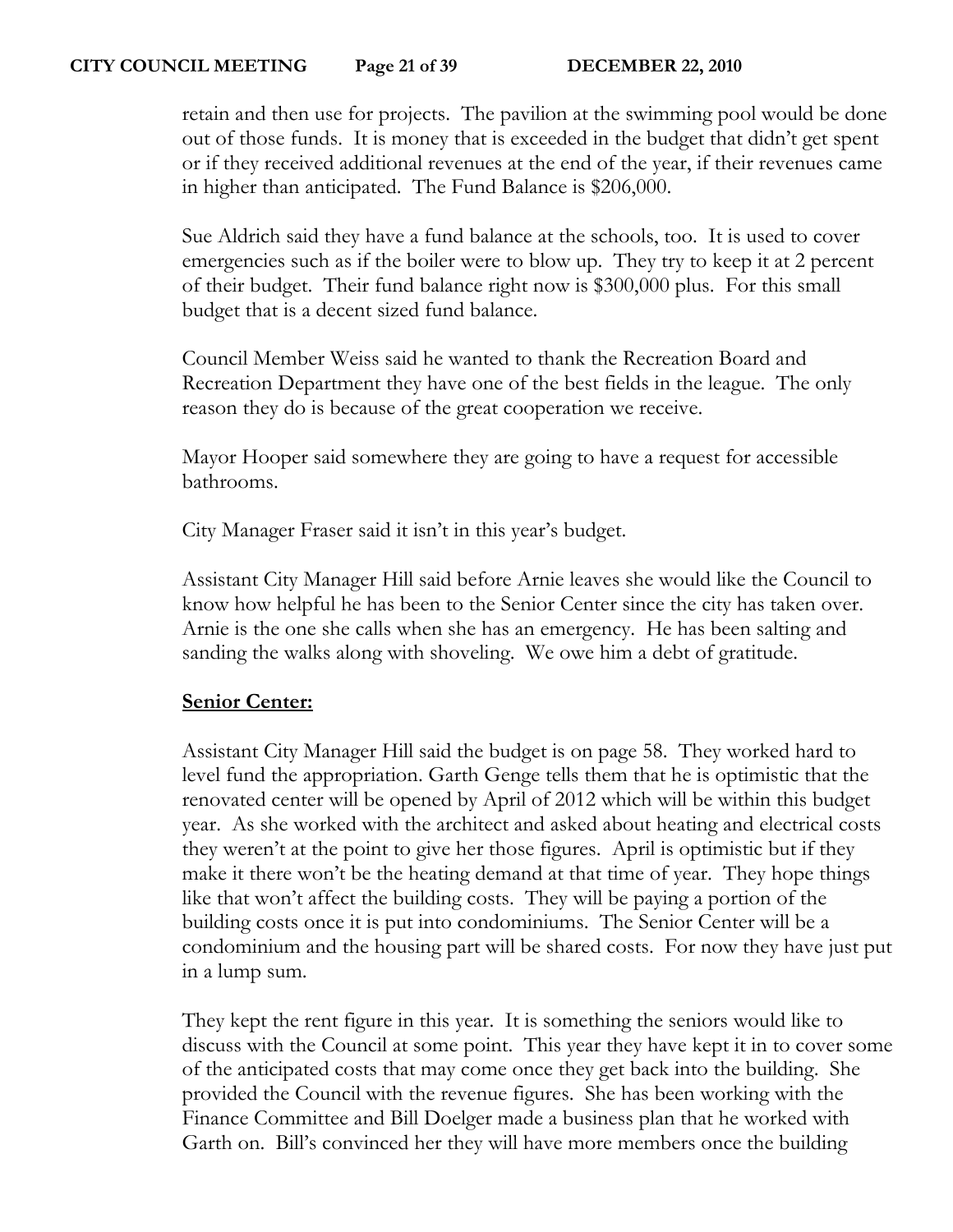opens in April. They have always budgeted conservatively using last figures for revenue, but have increased it by \$3,000 this year. She hopes they aren't being too optimistic, but he really believes that the membership is going to be increasing once the building is completed.

While the number may seem high for trip income there is an offsetting expense number that goes with it. Sandy Gallup has lumped the first two categories. She is a little concerned they may not hit the \$4,000 depending on when they draw the money down from the endowment fund for this project. The Smith Barney account right now has \$304,000 and the Council approved \$200,000 for the project, but they may not draw that down that fast.

Miscellaneous revenue are guestimates. This past year the reason the Memorial gift was so high was because they received \$35,000 from an estate. They don't anticipate being in the Center in time to hold both a bazaar and a rummage sale; it may be one or the other but not both this year because of space. Other towns is level funded. The Finance Committee is going to be working on a proposal to present to the Council. There is a real interest in keeping the membership open to outside people and if they do that they need to come to the Council with a proposal to show the appropriated costs for the usage. For the present year they are operating under the same fees they have been.

The salary budget is up a little bit. The Program Director has informed them that she will be retiring in September and she would like to bring in somebody to work with her for two weeks to a month. She believes a person at the Center could be doing more of what is being done here at City Hall administratively.

With regards to health insurance there is a single person there now but the person we hire may take a family plan so we have budgeted accordingly. Most of these numbers are numbers Sandy plugs in through her formulas.

The contracted services are the instructors and mostly classes. The swimming program is probably the most costly program and is the one we subsidize the most. The Advisory Committee and the Senior Services Coordinating Committee talked about the ability to offer a program to those who might not be able to participate otherwise, and because we have to subsidize what we pay per hour for the swimming pool, and we pay it whether we have 5 or 50 people, so they have reduced the rate for the Montpelier seniors to participate in the swimming program. The numbers have increased because of that. This is something that Jim Sheridan has pushed for quite awhile. The Montpelier swimmers were paying \$25 but we have increased substantially the numbers, and in fact to the point where the swimmers are saying we have too many people. It isn't all seniors because they also rent out the pool at the same time.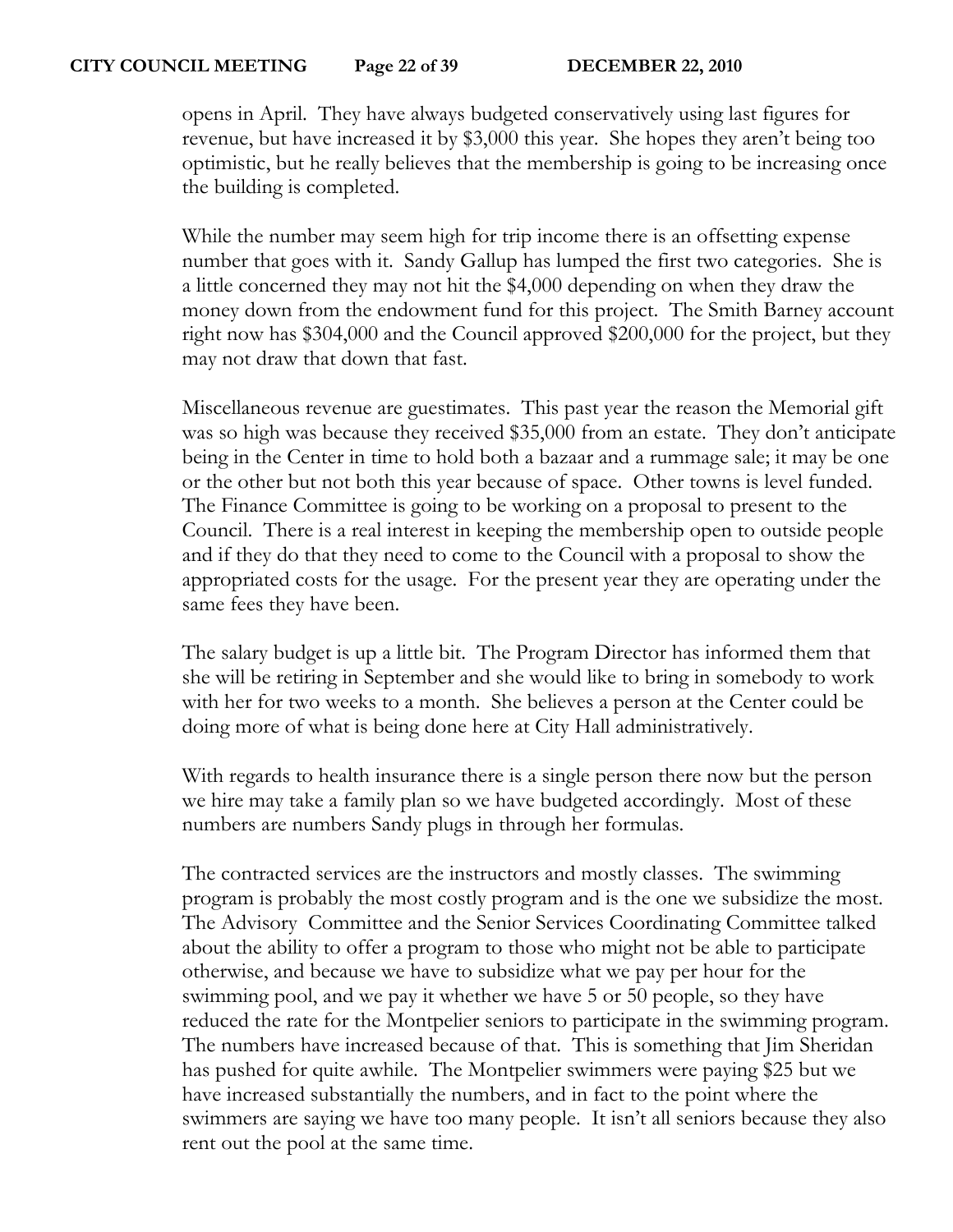Assistant City Manager Hill reviewed the bowling program and said it was paying for itself.

The senior van repairs and maintenance they have increased. GMTA has agreed to service the vehicle for us. It needs to be serviced every 3,000 miles per the lease agreement which is about \$100. This year it has been relatively low but they think that will increase.

Council Member Jarvis inquired about the cleaning services.

Assistant City Manager Hill said prior the cleaning services were under the food budget because the lady who did the cooking also did the cleaning. They now have a private contractor who is doing the cleaning.

Council Member Hooper asked if it was \$100 every 3,000 miles if it means they are putting 30,000 miles per year on the van, or expect to.

Assistant City Manager Hill replied they certainly expect to next year. This fall there was an average of a couple of trips a week to Lake Elmore, Woodstock, Burlington and local trips.

Council Member Sheridan said one of the reasons he pushed for the swimming is because sometimes for some seniors it is really the only physical activity they can do because the water doesn't put pressure on the joints. We were looking for ways to use Corey Funds to subsidize Montpelier voters and he thought that would be a good program to keep them active. There used to be a policy that people who went on trips could bring friends and quite often they were friends who were not from the city, and they did not have to be members but just pay the trip price. He pushed for and got the Board to accept that you had to pay the membership fee to go on the trips.

For food services they will continue through most of the fiscal year doing one special meal a month. They will still go to the High School on Tuesdays to have lunch there. Once a month they do a special meal in St. Augustine's which is catered by Mike Marinelli. The Senior Center pays \$9 per meal but the people attending pay \$6 so they subsidize \$3 per meal. The subsidy monies are coming from the Corey Fund.

Council Member Hooper asked if she had heard much grumbling about separating Montpelier and nonresidents as far as fee schedules. Is there a lot of pushback?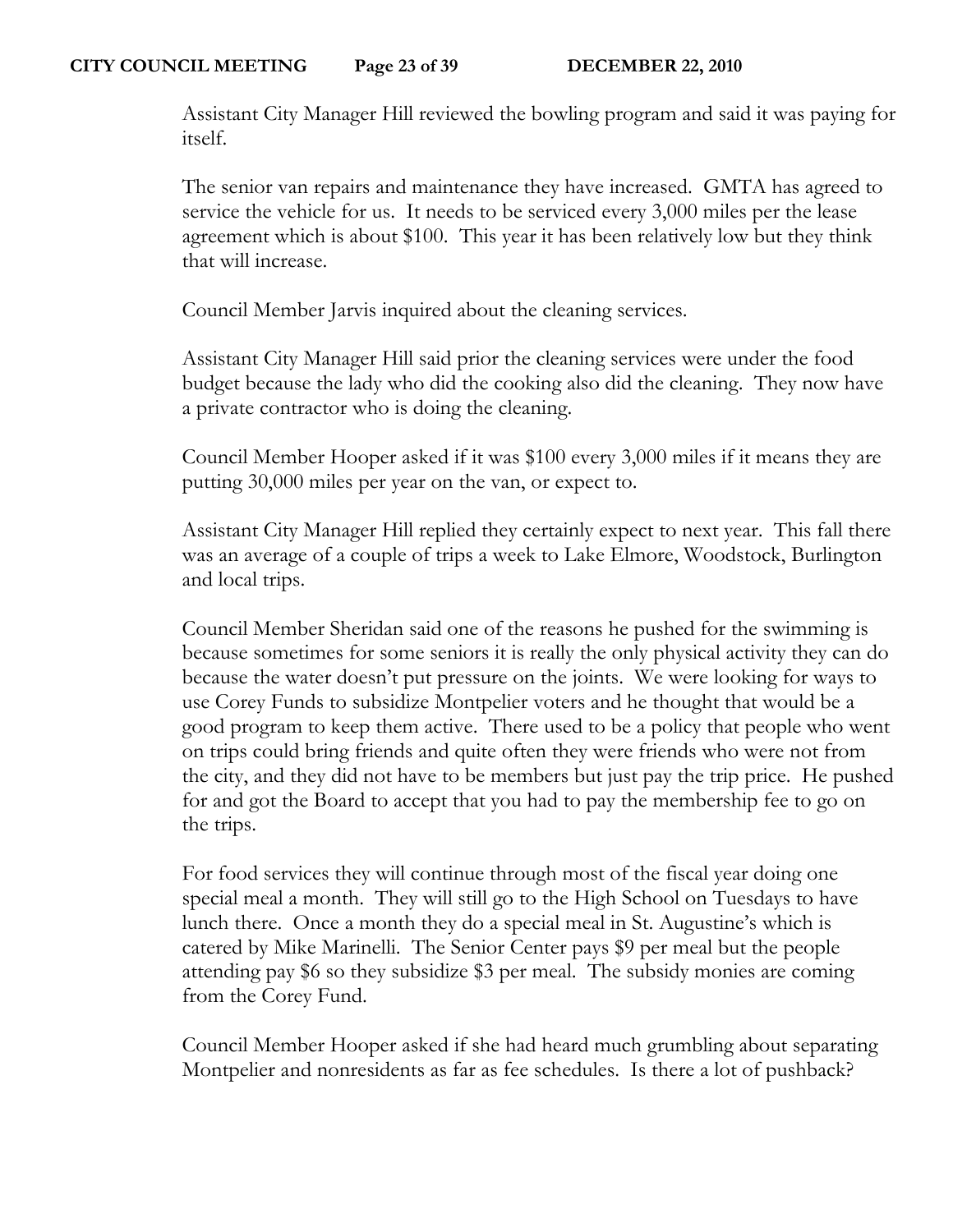Assistant City Manager Hill replied yes, and there is a strong feeling among the membership that they want their friends from the other towns to be members and do things.

Council Member Jarvis said in fairness it is more than just wanting their friends but these are also some of the important volunteers so they are contributing to the Center.

Assistant City Manager Hill said one particular activity now that is becoming popular is the yoga classes. She actually had a couple members speak to her this week saying they need bigger space; there are 30 in the class. We may have to add more classes or limit the size. Montpelier residents get first dibs for signing up for classes and they know what the timeframe is. The next group of people whose towns give us something are allowed the second choice and any others will get third choice. It may be that eventually those classes will be only available to Montpelier residents.

City Manager Fraser said he certainly could appreciate from the perspective of members and the grumbling but maybe we should just have a sign out saying "Thanks to Montpelier voters for contributing \$125,000 in taxes to the facility." It's not that we are trying to be difficult but the residents have paid through their property taxes for this service and the nonresidents haven't. It's an equity issue. If their communities want to come up with a formula and pay in that would help.

Assistant City Manager Hill said they have \$14,000 which was for special meals and that has an offset contribution of \$5,000 on revenues. Some of it is guestimate. They wanted some more nutritional type meals.

The field trips, especially the big trips where only 8 or 10 people, whether it is to Ireland or wherever, she told the Director that she makes sure that all of the costs are covered. There are no subsidies on any of those costs because there are only very few people who can take the trips. It is an offering that is good because there are a lot of people who do not have families to take them on these special trips and there was one lady who has always dreamed of going to Ireland, a very elderly lady who went to Ireland this spring. It provides an opportunity that some people might not ever get because there is no one to go with them. Those big trips they have worked hard to make sure there is no subsidy. The local day trips to the Champlain Valley Fair and Flynn Theater they are subsidizing some of those trips because otherwise it would be a little unreasonable for some members.

Council Member Weiss said he thinks it is great that the local trips are being increased because on the previous page she has reduced the gas allocation by \$1,000 and gas prices are going up.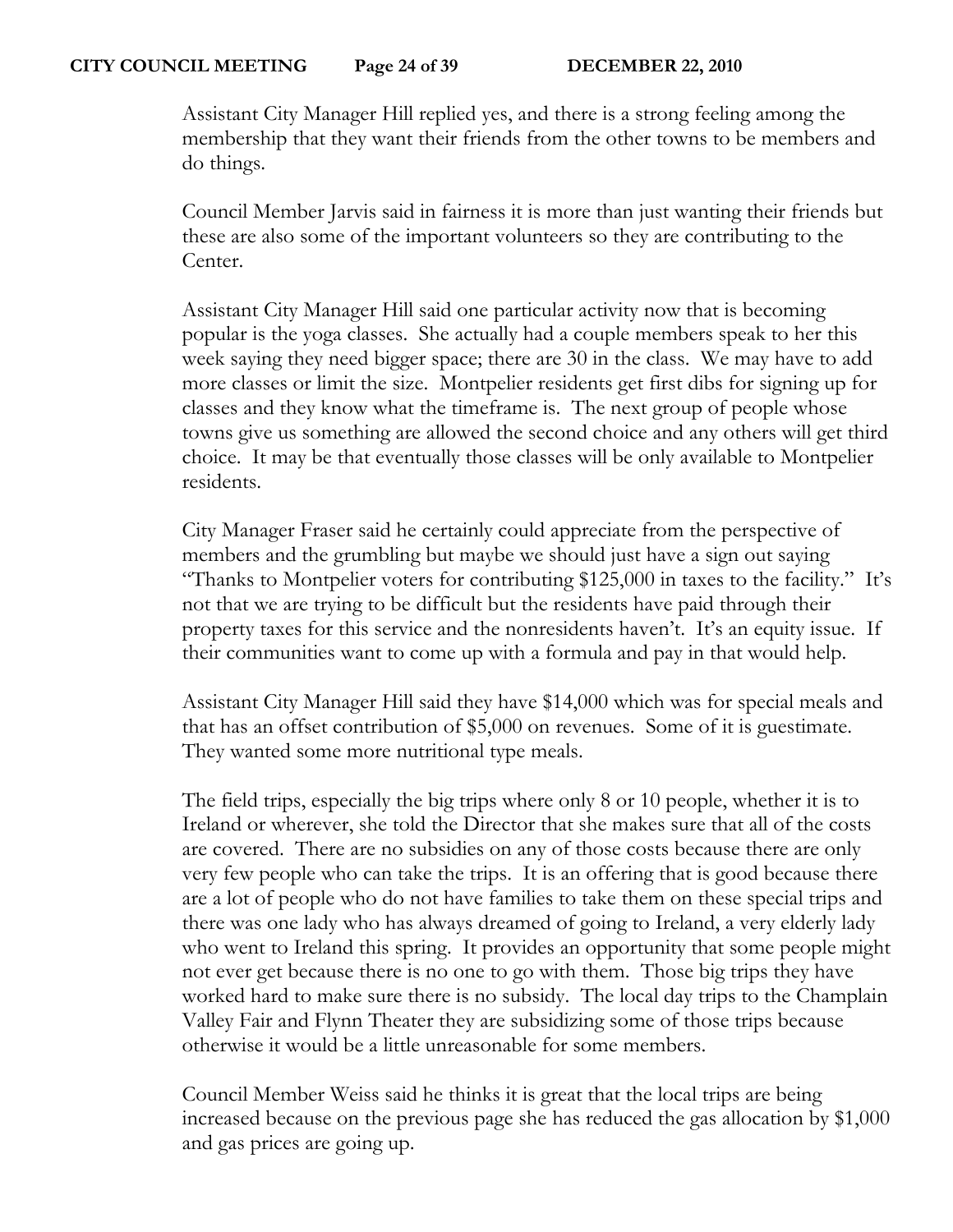Council Member Sheridan said for the city taking on the Senior Center quickly that Bev has done a wonderful job in her time doing a lot of things to straighten it out. The Senior Center and Council really owes her a lot of thanks. If no Council member really wants to be the representative to the Senior Center he has checked their bylaws and the Council can appoint someone who isn't from the Council and he would be willing to continue on. The Board has asked him to consider that. He is making the offer to continue to represent the city for the Senior Center.

# **Police/Dispatch/Parking:**

Police Chief Facos said on revenues they are just into one year on their COPS Grant and that grant pays for three years of salary and benefits for our  $17<sup>th</sup>$  officer with the guarantee that the fourth year we will retain that position. Next week he will be closing out the JAG Grant. That was number two of two of our Police Department funding.

There have been some changes with the Governor's Highway Safety. He thinks they are aware that the last time they still participated with some projects such as "Click It – Ticket" campaigns, and they still have one of their sergeants as one of four statewide supervisors for the DUI Enforcement Team. Our participation in those traffic safety endeavors gets a force multiplier for us and brings in resources to Montpelier on key times for DUI patrols, but basically they are developing credits or what can be done as a grant and that is what covers a lot of their equipment such as radar units, light bars, highway safety related items

Capital Fire Mutual Aid, that contract will be up for renewal so he will be renegotiating that contract with the group. There really haven't been too many changes, although he was informed today that Berlin is adding a Fast Squad which is a First Aid support team so it will also require dispatching EMTs in addition to their ambulance. It should be a minimal impact. It's the same call but now it's a new government entity and another layer of emergency response. The way that contract was worded has kept pace with the workload and he was always cautious to make sure that other communities were paying their fair share of our communications budget, and it certainly has. He doesn't see any major increases at all. His guess it will be a 4 to 5 percent increase which certainly keeps pace with what is happening with communications.

Mayor Hooper asked if we had the capacity with the dispatchers to be able to add in that additional item.

Police Chief Facos said that won't affect that. It is relatively minor. They can always watch those. For example, East Montpelier stood up their ambulance service but we were still providing communication for that, which would be Barre Town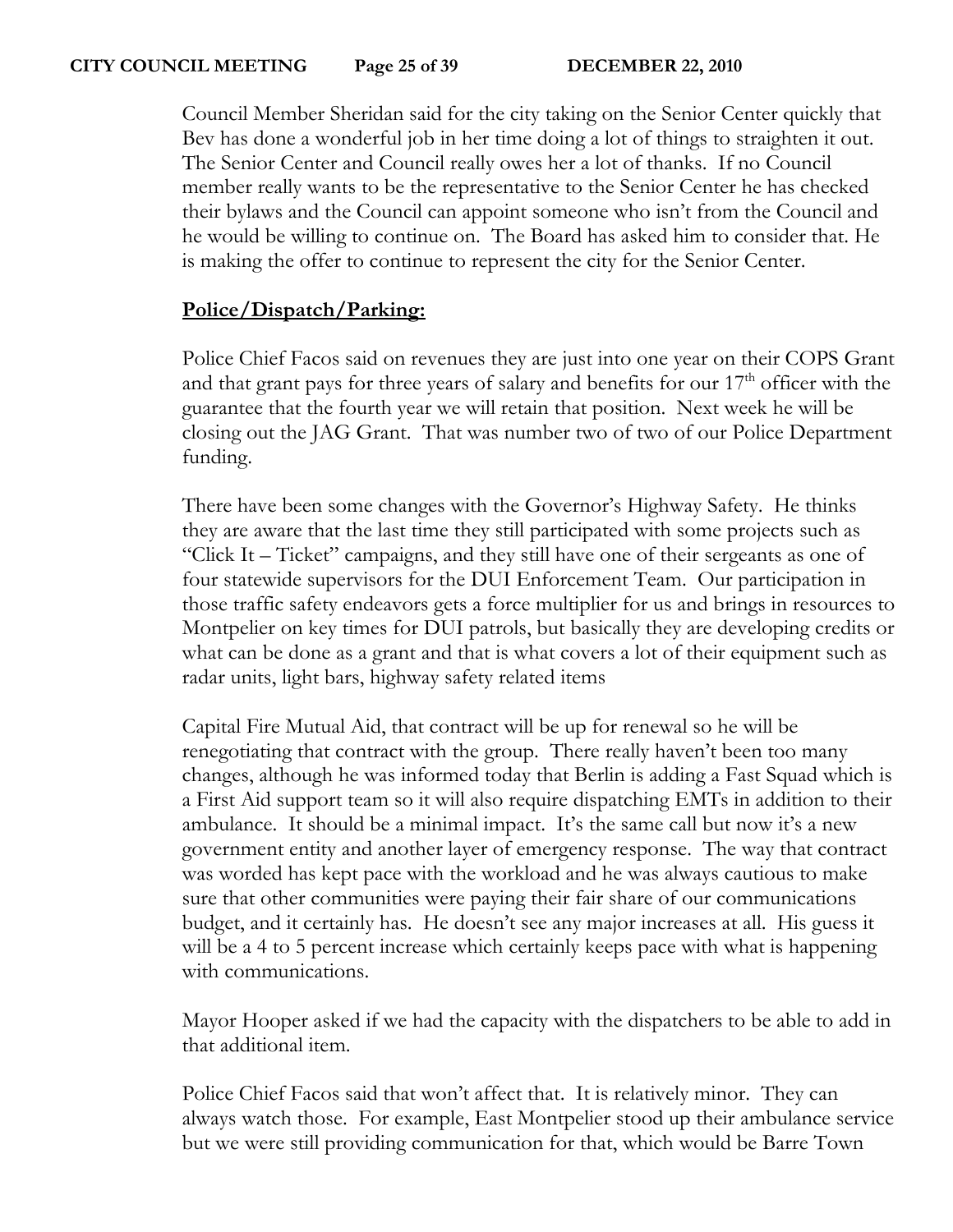EMS. It is a little bit more work for dispatch but they aren't looking to pick up any new communities. It is a two part process. We are unique in how we do our contractual dispatching compared to Barre City. Barre City contracts with the individual communities and he is fortunate there is a User's Group so he just go to the representatives of Capital West and talks about workload. Warren is not a member of Capital West. They have the capacity to take them on. Right now they aren't anywhere close to a regionalized model but will always look at that as they negotiate the contracts. The other contractual dispatch service we have is with the Capital Police at the State House. There hasn't been any change in the workload or impact so that remains at \$8,600.

They have had some federal asset forfeiture coming in for the budget they are in now from some ATF work and DEA work and hopefully that will continue to grow as they work closely with those organizations.

Council Member Weiss said at the top of the page 2, School Resource Officer, \$43,000. That is revenue. Where is the source of that revenue?

Police Chief Facos replied from the school budget. It is still basically a 50/50 split for the SRO.

Police Expense on page 17. There are no substantial changes for the most part other than wages for the same number of personnel. One thing he did do on this budget is separate out a line from the maintenance to create a line for police buildings, grounds, and maintenance which is at \$17,288. The reason he wants to start separating that out is that their station is at the 10-year mark. Their heating and ventilation systems they can certainly get hit with very high bills when things go wrong, and it at that age when things start to go wrong even with their service contracts in place. Elevator inspections – some of the same concerns that Todd struggles with this facility. This is a line he wants to watch closely. The Community Room is part of that and they were working with a flooring contractor after a bid process to replace the carpet that is worn out in the communications control area. That was something that kept getting pushed back from previous budgets when they made sacrifices. Instead of carpet it looks like they are going to a very durable linoleum tile and they are hoping to re-carpet the Community Room. He has also had two of the tables redone because they got broken. They also had to replace some of the blinds. They have been tightening the reins on who uses that facility. The repairs come out of the Police budget. That also is their emergency operation center and it should be a nice place to store data.

Police Chief Facos said in his presentation back on November 17<sup>th</sup> he talked about a minor change they made to meet their commitment for quality dispatching service.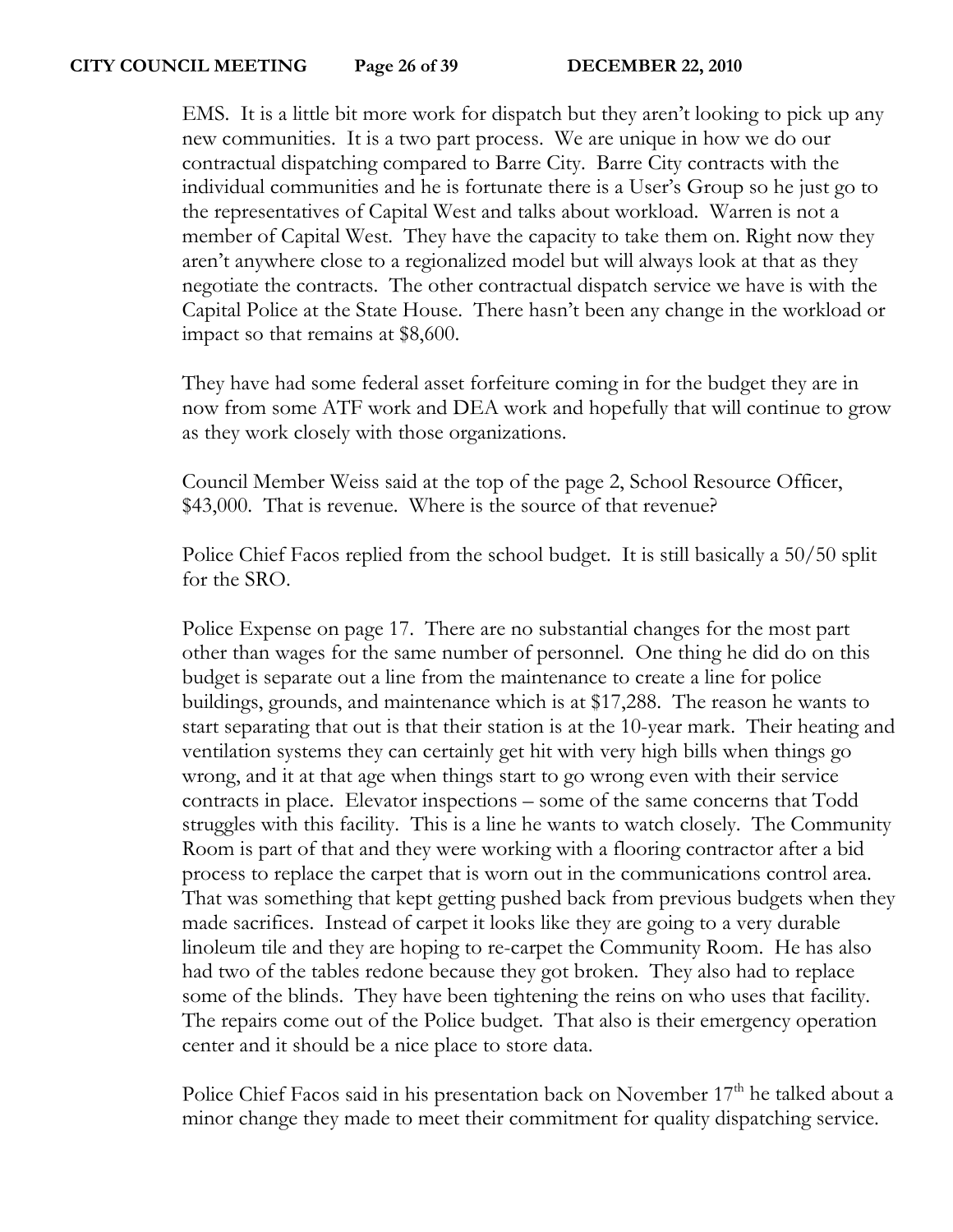There was a hole and they plugged it with a half-time \$25 per hour employee that they brought on and train for that position.

Council Member Jarvis said he had suggested there would be a net savings in overtime expenditures. She would like to know if in fact that was realized.

Police Chief Facos said the longest he had 17 officers was about three months and the overtime was nonexistent. It was exactly what they knew what it would do. The bike officers were out, foot patrol, flexibility to do a lot of community problem solving, plain clothes officers out there and everything was working.

He said he wanted to provide an update on staffing. Officer Jackie Adams graduated from the Academy on December 3rd and because they had front loaded her field training before she went to the Academy this summer they cut her loose last week and she is doing well. They have 15 officers and have identified two additional officers as candidates who will be attending the Vermont Police Academy in February. By the time they are done, because they won't have any experience or training when they start in the beginning of February, post basic they are looking at 20 weeks of training and then field training so they won't see them on their own until probably July at best. That will bring them back to 17 officers.

Council Member Sherman asked Chief Facos if he didn't just lose an officer to Barre City.

Police Chief Facos replied he did.

Council Member Sherman said he was all trained so he was ready to go from here to full responsibilities there.

City Manager Fraser said he came from Barre fully trained.

Police Chief Facos said it was a loss for them. He was a supervisor and also one of our negotiators.

Council Member Sherman said she was wondering who carried the training costs.

Police Chief Facos said he and Chief Bombardier have a running joke. They have two officers that were former Barre City officers. One is a sergeant and he said those two are always fair game. But he does get concerned when he hear other communities talking about sign on bonuses for police officers as high as \$10,000. Even with the economy the way it is and there are no jobs he really struggle with that when he sees how few applicants we are receiving. When he talks to other Chiefs in Chittenden County the number and the quality of applicants overall is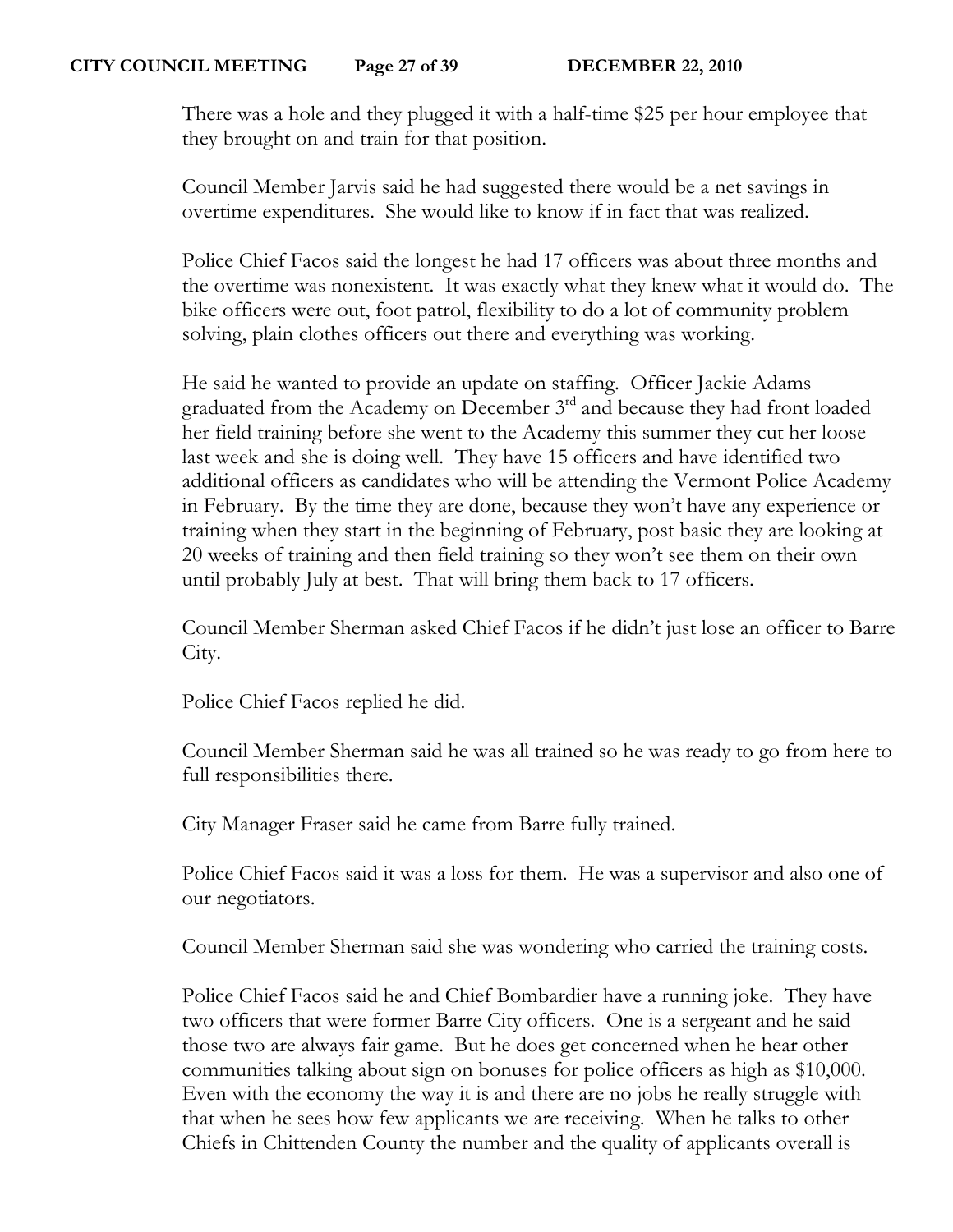down, and it is tough. Nobody wants to go into this business.

Council Member Sherman said they realize that training is absolutely critical.

Police Chief Facos said PERF, which is the Police Executive Research Forum which is run out of Washington, D.C., are always looking at what is happening in trends. They had a large conference with a variety of Police Chiefs from around the country asking what they were all doing in these tough economic times to maintain staffing and meet the demands of the taxpayers. That is one area they were unanimous. In this day and age with the perplexity of policing none of these Chiefs from even the largest departments like LAPD said you can't afford to cut training any more. It comes down to service delivery and officers on the ground. That is one area where training is so critical because of the expectations and the liabilities of doing this job.

With regard to communications, there is a little money left over from the JAG Grant and with some technology money they have replaced much needed voice recorder logger. Again, from a liability standpoint that is what records the phone calls, the radio traffic; it's a quality control tool. They also use that device to make sure if they have to play something back in a crisis or an emergency as well as it protects the employees and the agency from any accusations. They can listen to exactly what was said and how it was said.

There is nothing in the budget right now for what they are going to do for replacing the base radio. He is really hoping that they can piece this together. There is a grant opportunity but it is a 20 percent match so we would still have to come up with roughly \$40,000 to \$50,000 to make that match. He is working with their local vendor on that and he is hoping to get by another year and hoping for some new federal opportunities, which he thinks there will have to be because a lot of jurisdictions are going to be struggling with meeting new challenges. Some are mandated by the FCC. They don't have a deadline yet, which is a good thing. Communications is certainly their backbone to delivering the services.

Council Member Hooper said that 20 percent is our share or theirs?

Police Chief Facos said that would be our share. We are talking about a \$220,000 to \$240,000 for a base radio station.

Mayor Hooper said she wonders what his thoughts are on how well we are prepared for an emergency. The ability to respond for those circumstances that are outside of the normal police work, etc. that really brings all of the departments together. She recalls five years ago they did a really nice scenario with a hostage taking over at the High School. Are we adequately prepared for that sort of scenario?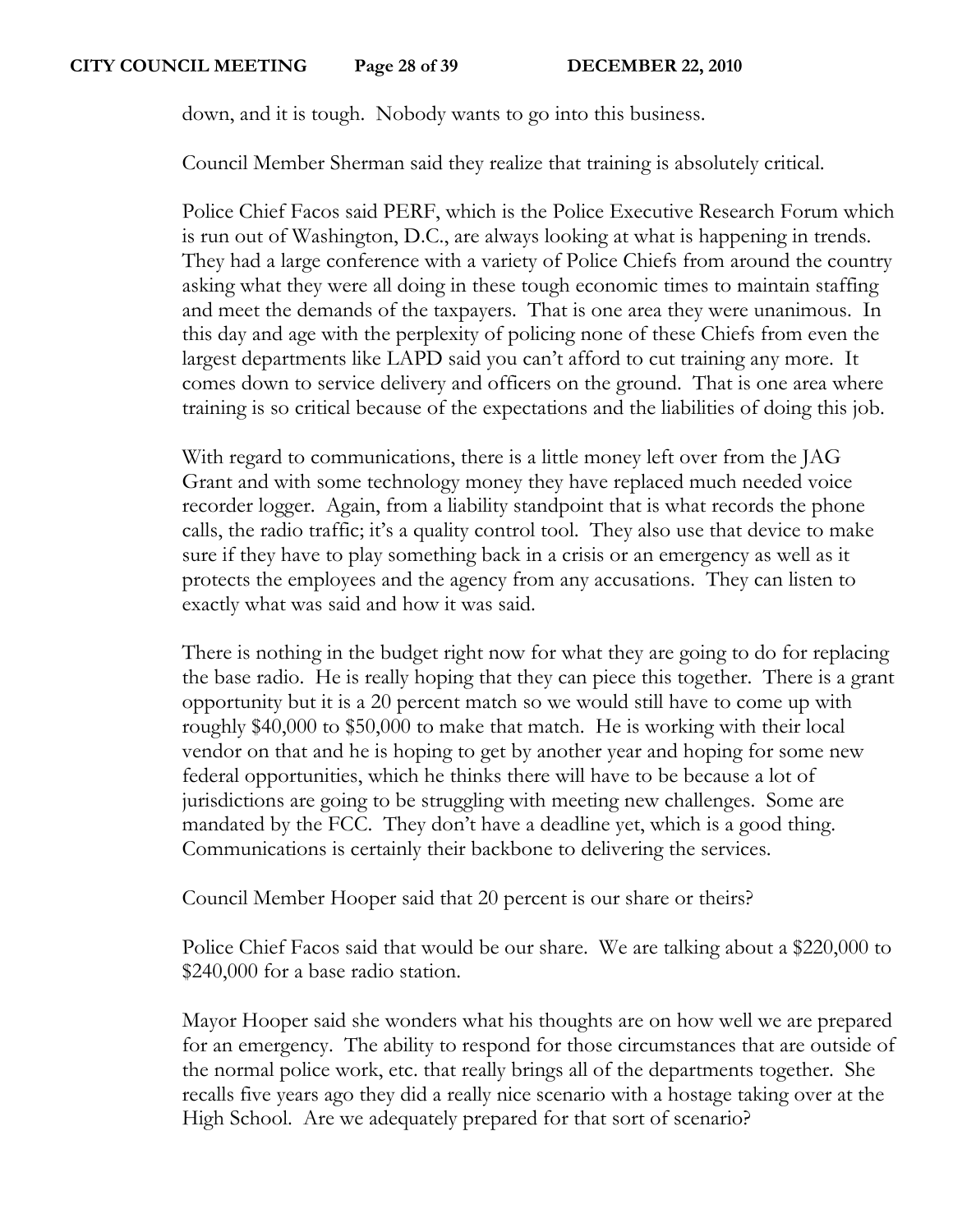Police Chief Facos replied as adequately as we can be. All of our officers and dispatchers all have ICS training at the various levels. Right now the supervisors and sergeants have ICS 200 level, which is an 18-hour class. That is Civic Command System which is all part of Presidential Directive 5 which is NIMS which is National Incident Management System. That is across the board with the Fire Department, some of Public Works personnel and Police. He certainly has had these discussions with Bob Gowans at the Fire Department about how many of their fire officers are at the ICS 300 level because currently he is the only one at the 300 level of ICS training. That is as high as they would need to go. Every year he has to do a survey of making sure how many officers, how many dispatchers and civilian personnel we have in the organization and how many of those are ICS trained and to what level.

Mayor Hooper asked if we were also doing the sort of cross training work that we need to be where we had that scenario.

Police Chief Facos said that was a unique training opportunity because there were some issues with the 2006 with the flood mitigation of really defining operationally what the role of the command center would be and the role of the emergency operation center, which is a broader support role which was a real scale exercise in that way. We do need to do more of that kind of training. It's costly and there are some financial opportunities with Homeland Security still to do that. Right now he thinks the best opportunity to do those exercises is to participate at the LEPC-5, the local planning committee, and staying involved with those opportunities. They do use ICS on a regular basis. They did a large scale training with the State Police Tactical Services Unit and the Hostage Negotiating Unit but they didn't really test the ICS. They had an incident command post, but the plan there was just really to test their officers and also the integration with the State Police Swat Teams. One of the city's new negotiators at that time was a negotiator for two plus hours on the scenario with the luxury of having nine State Police negotiators around him approaching his first time out. It was a very tactical exercise in terms of their actual movements, capabilities, communications and how they do the handoff to the Swat Team.

Mayor Hooper said she is asking the question in the budget context. Are we sufficiently staffed and have the resources to support that. She guesses the answer is yes.

Police Chief Facos said the officers have the training. The biggest concern he has always had, even when it was part of the argument when he asked to go to 17 officers instead of 16, was having the ability and capacity to respond to a crisis because they do not have a residency requirement with police officers or firefighters. For example, with the rock slide there is an immediate problem of how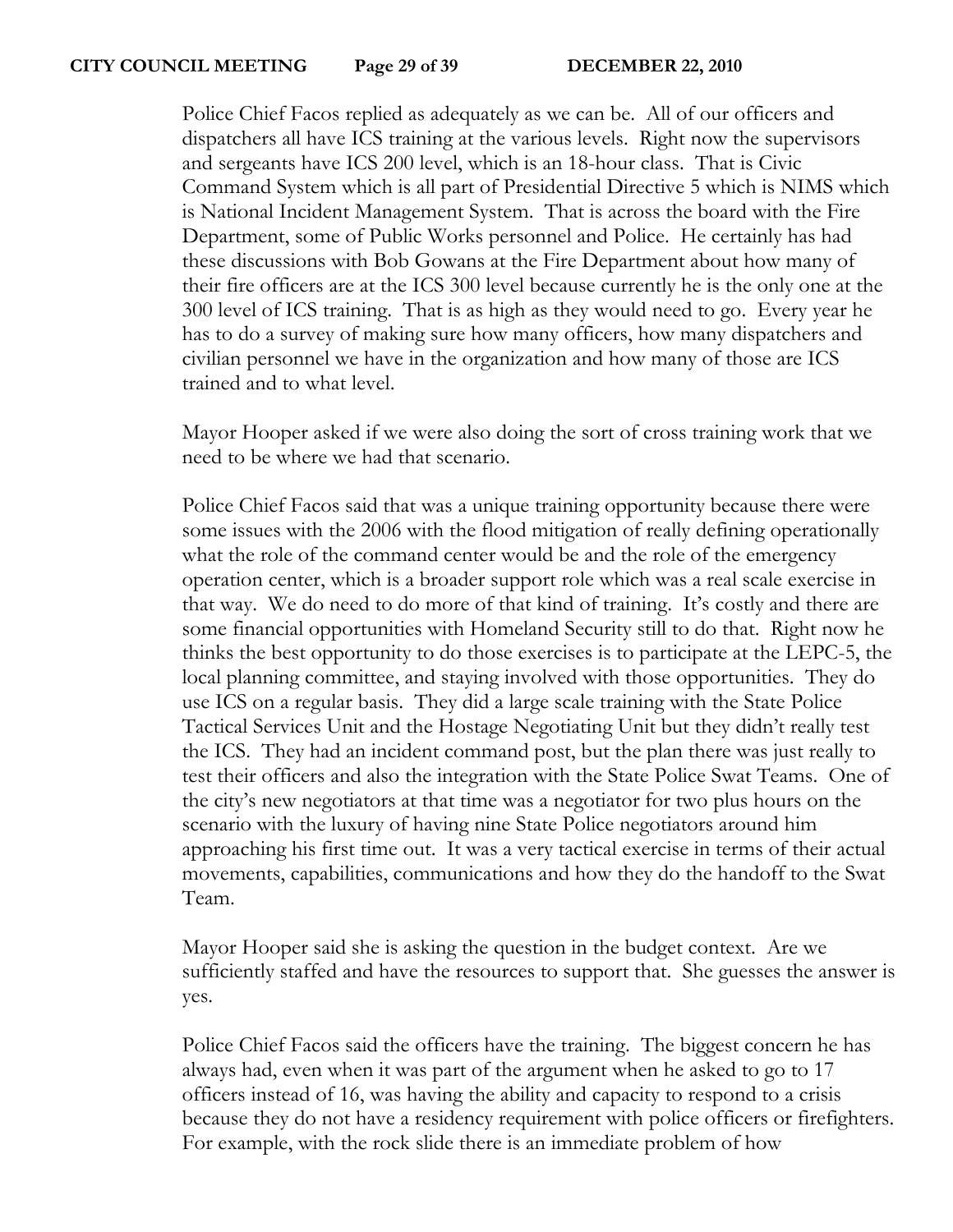rapidly you can get people in there. The flood of 1992 they all came in for that incident and the challenge for Chief Hoyt was they had to work 16 on 8 off and 16 on. When things are unfolding you have to look at who is on the schedule but anticipate who will be available. He would love an additional one or two officers that a consultant will probably recommend.

Parking right now looks like it is going to be a wash. They are making some investments out of the current year. The Council will be hearing formally in a few meetings from now a request to purchase two vending machines to replace Capitol Plaza and 60 State Street. Some of those parking machines are 13 to 18 years old so they are well within the life cycle. This will be coming out of this budget and not the next one. Right now their ticket numbers they are writing are up but it seems that fewer people are paying their tickets.

Council Member Hooper asked Chief Facos if he knew what the outstanding collectables are for parking.

Police Chief Facos replied he didn't right now.

Finance Director Gallup said it is a very large number.

Police Chief Facos said they are booting more vehicles now. They bought two new boots last year and they are very aggressive on that. With some potential technology such as license plate readers they should be even more effective.

Council Member Sherman said we want them to pay when they are supposed to pay. She noted that on the parking lot meter machines there is no way where it says you don't have to pay on weekends.

Police Chief Facos said on the new devices they will be seeing later will be solar powered and credit card ready. There will be some additional service fees when you are adding the software for the security features that need to be in place.

Mayor Hooper said parking is clearly not one that should be the Chief's responsibility. There certainly are opportunities out there on how to think about parking and how we manage it. It is an important issue to our community and certainly our downtown.

Police Chief Facos said he modified some of the resource allocation for parking and coverage as a percentage that covers the supervisory patrol and dispatch workload so that is why they see the increase under the overtime. It's the appeal process with parking. Whatever the future holds for parking in Montpelier the one thing that is important is a key element of effective traffic flow and safety.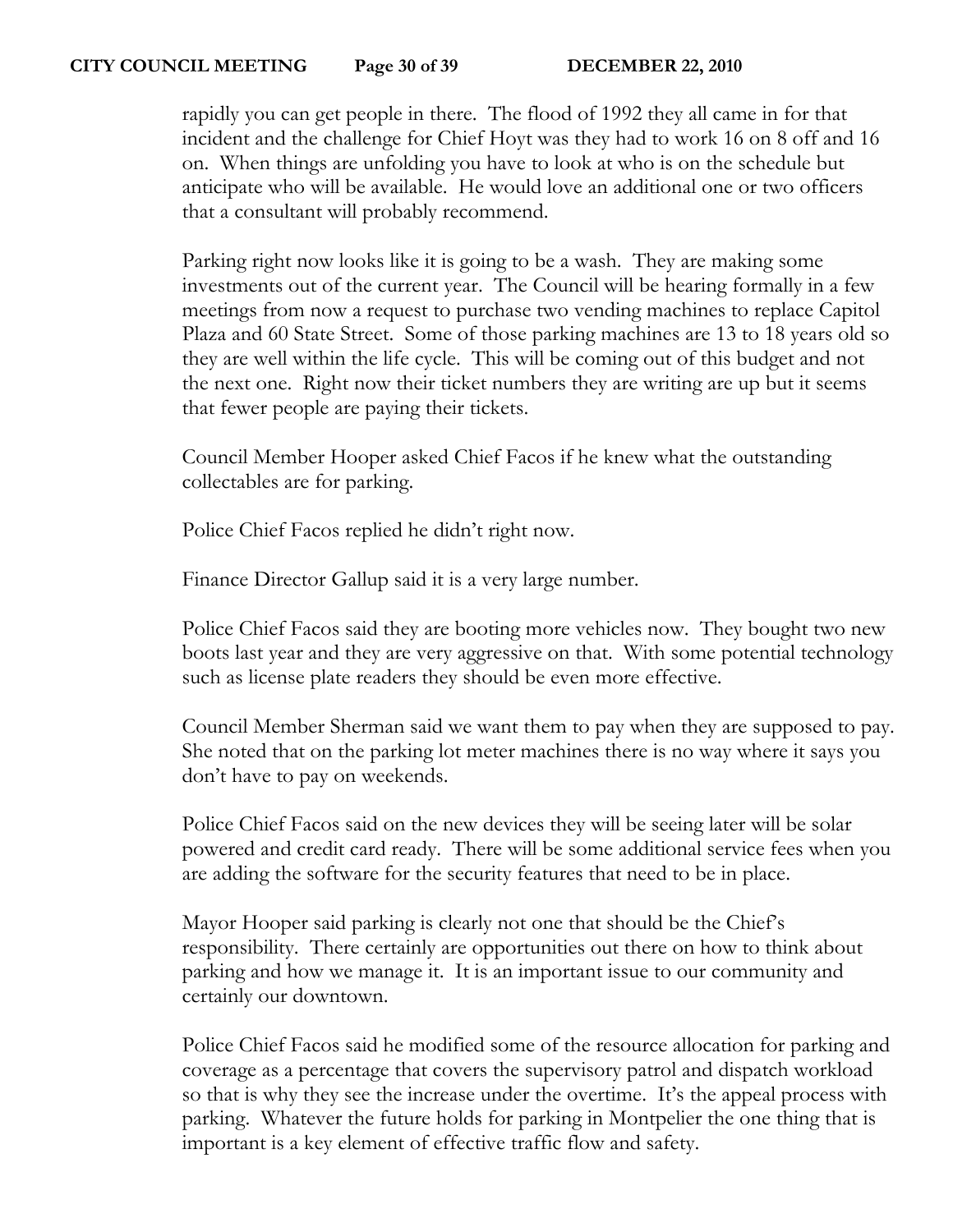Chief Facos said he had covered most of the equipment issues when he presented on November  $17<sup>th</sup>$ . The discussion around tazers will be a formal presentation and they have already gotten some of that information out to people who have requested it. That will happen on January  $12<sup>th</sup>$ . Soft body armor they still have some grant money from the Department of Justice for FY'12 which will assist them with that. They do need to replace their camera video systems. Some of the cars are down and not working and that is a liability concern. They are not at the point yet legally where if it isn't on tape that DUI doesn't count but unfortunately the officers have to answer a lot of questions on a DUI or an arrest or traffic stop. Some of those units are very old. That is an area where he initially asked for \$25,000 to upgrade all of them at once. Also, from an evidentiary standpoint that system would include automatic downloads. In other words, the cruisers would back into the port area and the officers don't touch anything and it is automatically downloaded into the receiving end. That is one of the biggest challenges that mobile video systems have had, especially in Vermont with the potholes, is a stable platform with a moving vehicle. For cruisers that maintains their request for their annual replacement of one car per year which has been a good rotation for the cars. They don't know what it is going to be because Chevrolet changed platforms. The Impalas have been very good for them. They are a very durable car and front wheel drive and get them up the hills. The only car they will be looking at now will be a Ford product unless they can find an old 2010 Impala because the new Chevrolets are going to be back to big powerful engines, rear wheel drive, just like the Dodge Charger, and they aren't cars like they need for Montpelier. Ford has a car that is either front wheel or all wheel drive.

Council Member Weiss asked the Chief to ponder a question if it is raised. On January  $12<sup>th</sup>$  after his tazer presentation would he consider taking \$11,000 of his operating budget?

# **Revenue:**

Finance Director Sandy Gallup said for revenues in state and local pilot the city has an anticipated additional funds from the previous year's budget. State highway funding is \$144,000.

Mayor Hooper said the highway payments have been level for a long time, or down.

City Manager Fraser said other state funds have been flat.

Finance Director Gallup said a lot of these are complicated lines. They look at history and kind of judge from there. Charlotte helps with the recording fees. There really isn't much change when you look at the numbers in the fees and charges. Rent commissions, they took down the 58 Barre Street rent from \$52,500 and just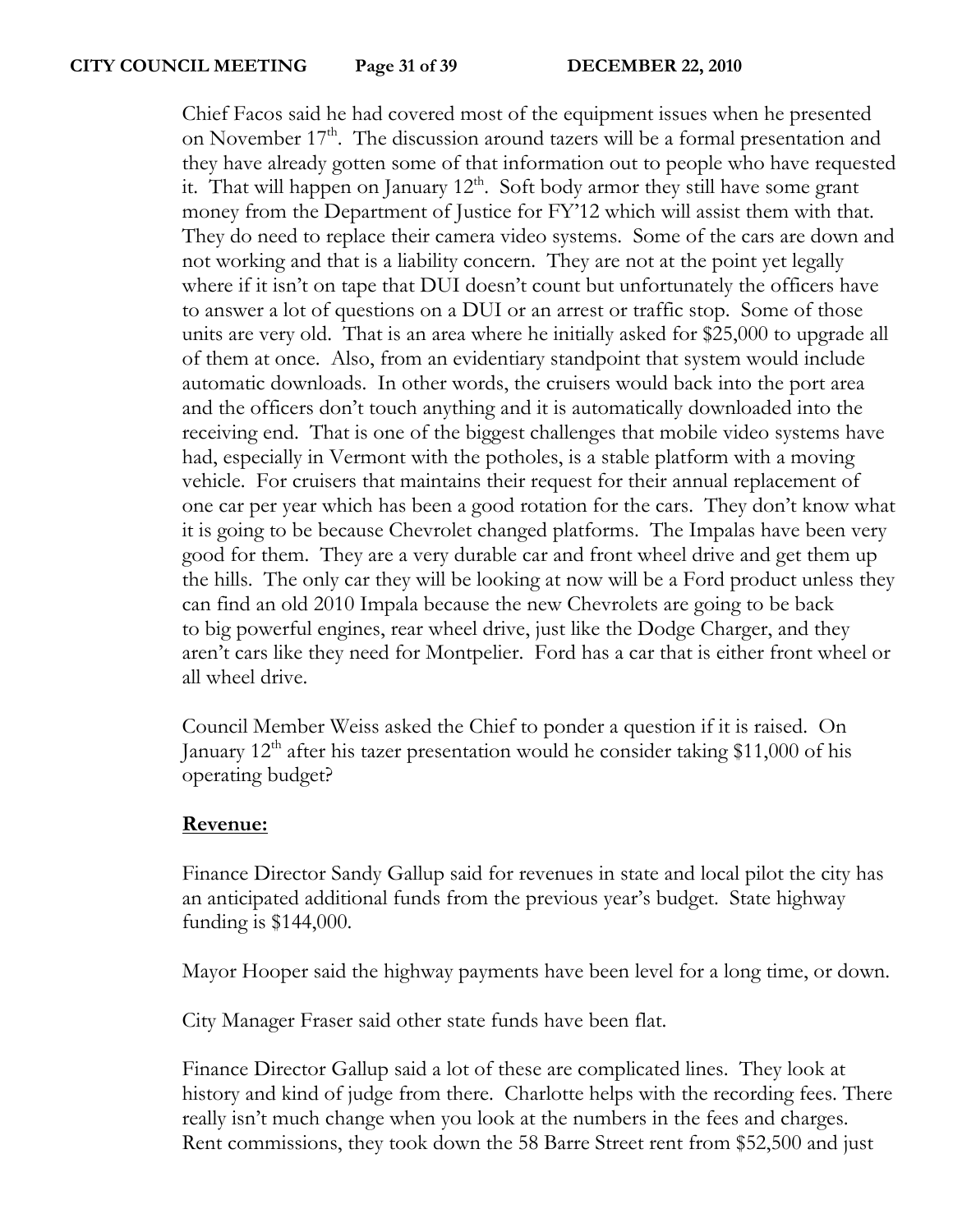put the \$27,500 that they put in the Senior Center budget because that is all of the revenue they are going to receive from 58 Barre Street next year.

Council Member Sherman asked if the Library was a nonprofit. Do they really pay \$293,000 in property taxes?

City Manager Fraser replied that is how much the city collects. The reason that shows up at the beginning is that is how much is raised in property taxes that the voters approved. It helps us calculate the total tax rate but it isn't part of the budget. They don't pay property taxes. This is the amount of property tax raised to pay their budget.

# **City Council:**

Council Member Sheridan said he would propose they put on the ballot that they raise pay for Councilors \$2,000 and let the voters vote on it. He said he could propose that because he won't be benefitting from it. He doesn't think what they get is worth anywhere near what they do but no one can remember the last time it has been raised. That would make it \$3,000 for each Councilor.

## **City Manager:**

They did include the budgeting for the city archiving system for \$6,200. Otherwise, there are no real major changes in the budget.

## **Clerk/Treasurer:**

City Manager Fraser said for all of the administrative departments they have tried to keep the operating lines as low as they could.

Council Member Hooper said it would be helpful for him in each of the sections if there could be a line summary after the  $10<sup>th</sup>$  line of the total FTE employee loaded cost of each department. That way they would know what the fully loaded cost of the labor is.

Council Member Jarvis asked City Clerk Hoyt to give the Council a reminder of who her people are and what they do.

City Clerk-Treasurer Hoyt said Peggy does the cashing up, mail and counter. Crystal and she work on the recording and she also does the counter and answers the phones. They all answer the phones. Loretta works with water and sewer, parking, counts the coin and does the parking tickets. She is also helping out in Finance with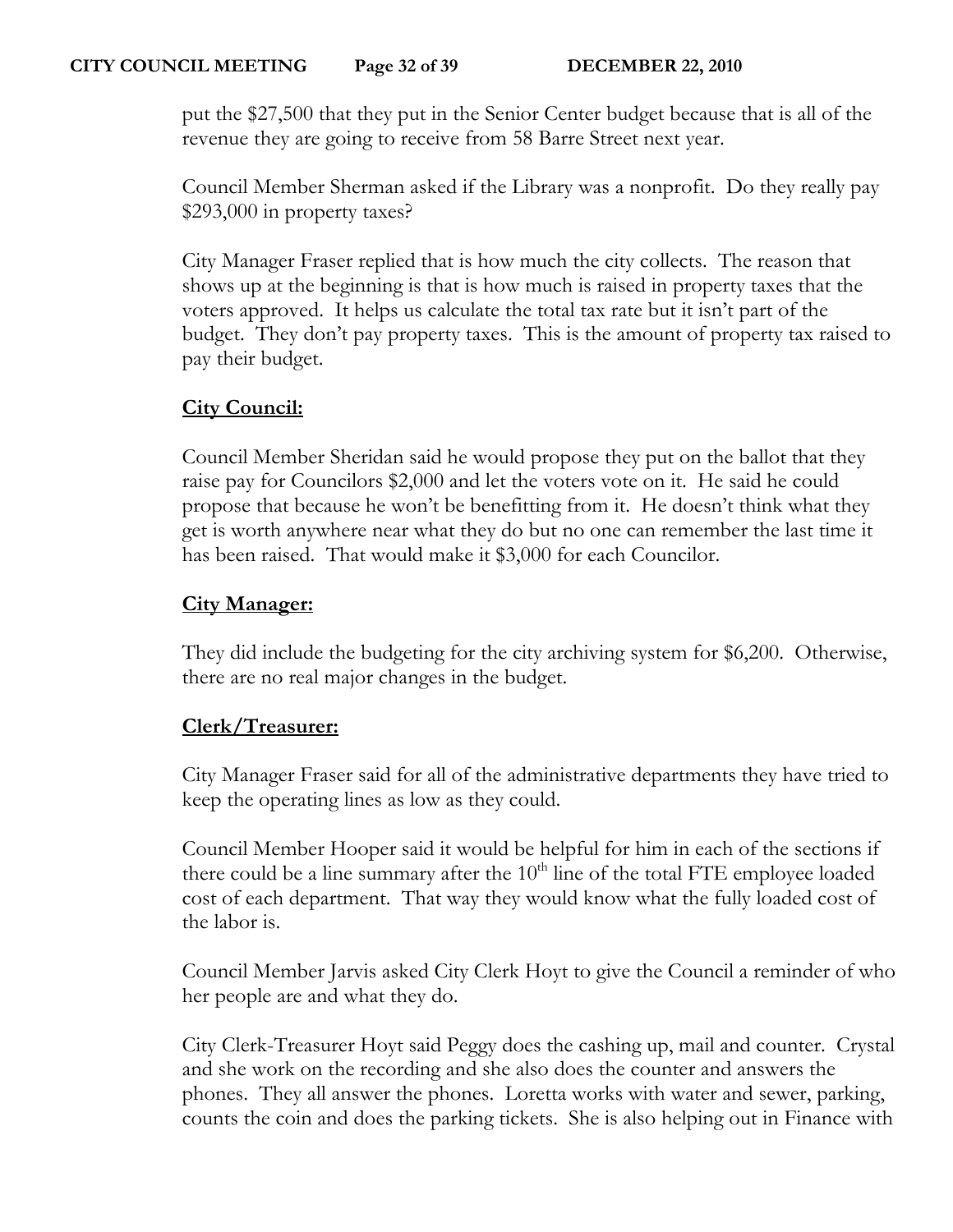accounts payable. Joan does the minute for the Clerk's Office and also for Planning. Crystal helps with the elections.

Council Member Golonka asked Charlotte how she handled all of the school money and the Recreation money. The Charter says it all goes through the Treasurer. How does that work?

City Clerk-Treasurer Hoyt said the Recreation Department and School Department brings in their money to be deposited. The Recreation and School Department take care of the accounting breakdown. The Senior Center does the same.

City Manager Fraser said the city collects the taxes for the school.

Council Member Hooper said Tom had pointed out something to him in the language of the Charter that says all of the fund balance is part of the city's domain, even for the schools.

City Manager Fraser said it is an interesting thing in the Charter. At some point the Charter was written to meet the school and the city. There is a reference to them bringing their budget in but it doesn't necessarily say the Council approves it.

Council Member Golonka said the reference says we approve all of the warrants. We should change the charter.

Mayor Hooper said the issue of minutes being done for us. Now that we have this good video system and the ability to recall information totally, do we really need to be having somebody doing as much work as they are in transcribing the notes. Could we create a system where we are just capturing motions and votes and referencing the discussion? It would save some time which could then be devoted to a lot of other work that needs to be done. This is an easy reference that we can go to so we now have another source to go along with the printed minutes. We aren't increasing staff in the Treasurer's Office. There is a lot of work to be done in there.

Council Member Sheridan said they need a better microphone system first. If you save money on the minutes should they put in a better microphone system?

Mayor Hooper said she doesn't think they are going to save money. They won't have somebody working less but doing other things. This is a policy question.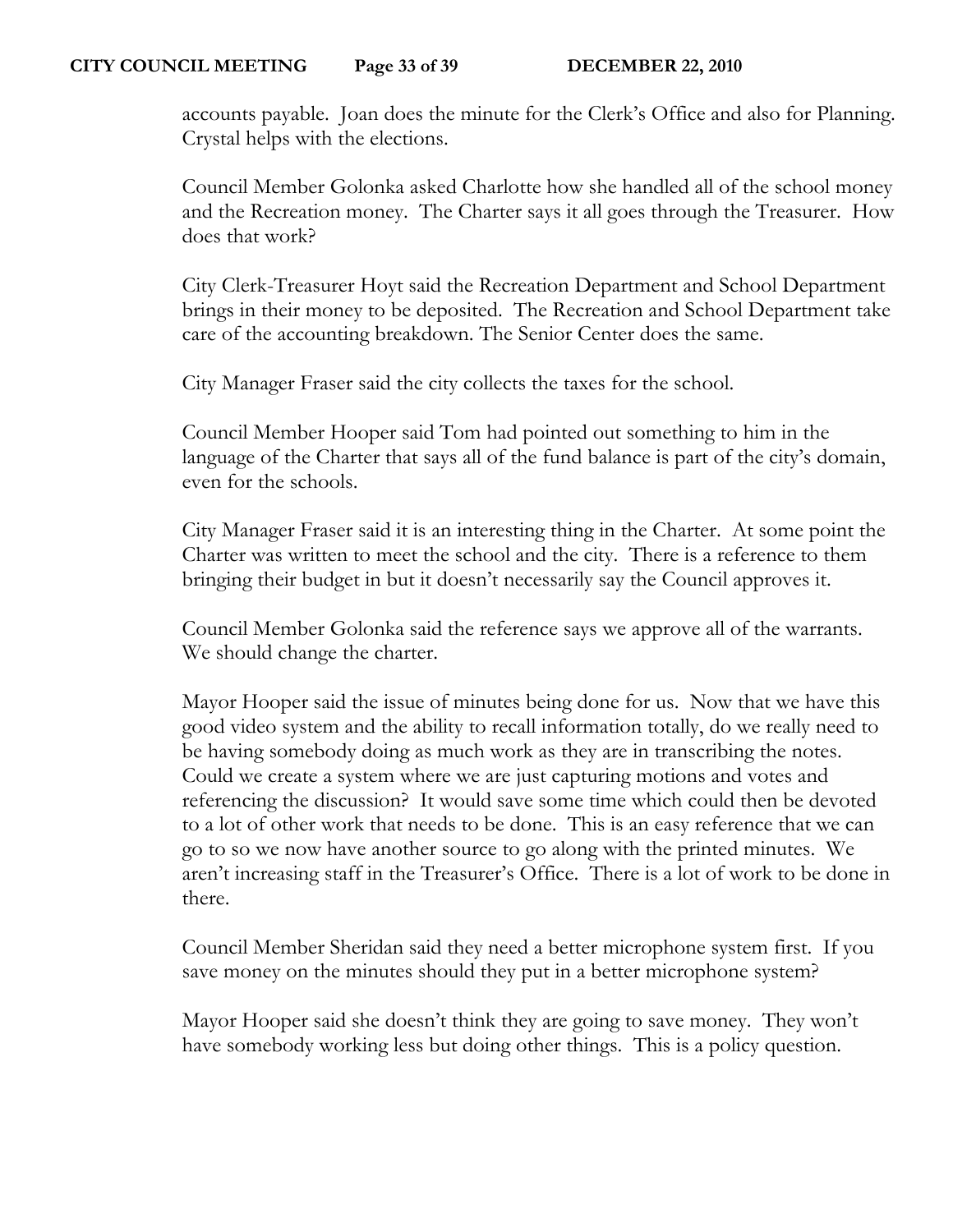#### **Finance/IT:**

Finance Director Gallup handed out a sheet showing fund balances as of June 30, 2010 because she doesn't have a draft of the audit yet. Also there is a memo from the Finance Department concerning her budget. It has been a busy year for Finance. She has been here for five years. Last year Finance had a lot more attention than we probably thought it would ever get so she felt compelled and the need to follow a lot of recommendations. At the same time they had new programs, new grants and a retirement in their office. The budget is up in their office but the manpower behind it is substantially better. The restructuring has to do with not using outside consultants (Fothergill, Segale & Valley for the 9 hours a week) and converting that into a .6 person. They also had a .6 FTE person retire. In all they had 2.8 full time equivalency in the old budget for this year and with the new budget there are 3.6. Not only are they more but they are also more highly qualified personnel. There is a price tag to that. Probably the staff versus the purchased services is \$8,000 more. Her budget is up because there was extra money in there for the Finance Director. There is \$5,000 in health insurance costs and another \$4,000 for software as they change staff and use the software. She did try to offset some of this increase by identifying \$25,000 from the REACH Grant that she would like the grant to help with overhead, and they believe that's doable. She needs to have somebody work on the federal grants. Directly contact with the special grants systems is unforgiving, demanding has deadlines and we need to be on top of our game because we do have a lot of money going into these federal grants.

Mayor Hooper asked didn't we write the grants so we get an x percent for administrative costs.

Finance Director Gallup said every grant is different and sometimes you are looking for matches and some grants don't like to pay for admin costs. Gwen has asked for a few years to try to get an indirect cost which a lot of cities and towns have done. Burlington may have done it. Then you apply for a federal approved indirect cost and she is trying to get a CPA firm to help her with it. For the last two years she has approached two and hasn't gotten very far. It isn't an expertise that a lot of them have. If we did do it they would be able to bill these grants with a high number and be consistent. They are going to see a lot of grant money coming through these next few years and she has not been told that it is going to be a sustainable amount. We have always had federal and state grants but we may not have it at the level we see right now.

The major events of the last year were restructuring the Finance Department and also last year was the first year they really had a mild winter and could benefit by a substantial surplus. That was enjoyable. There is a reduction in health insurance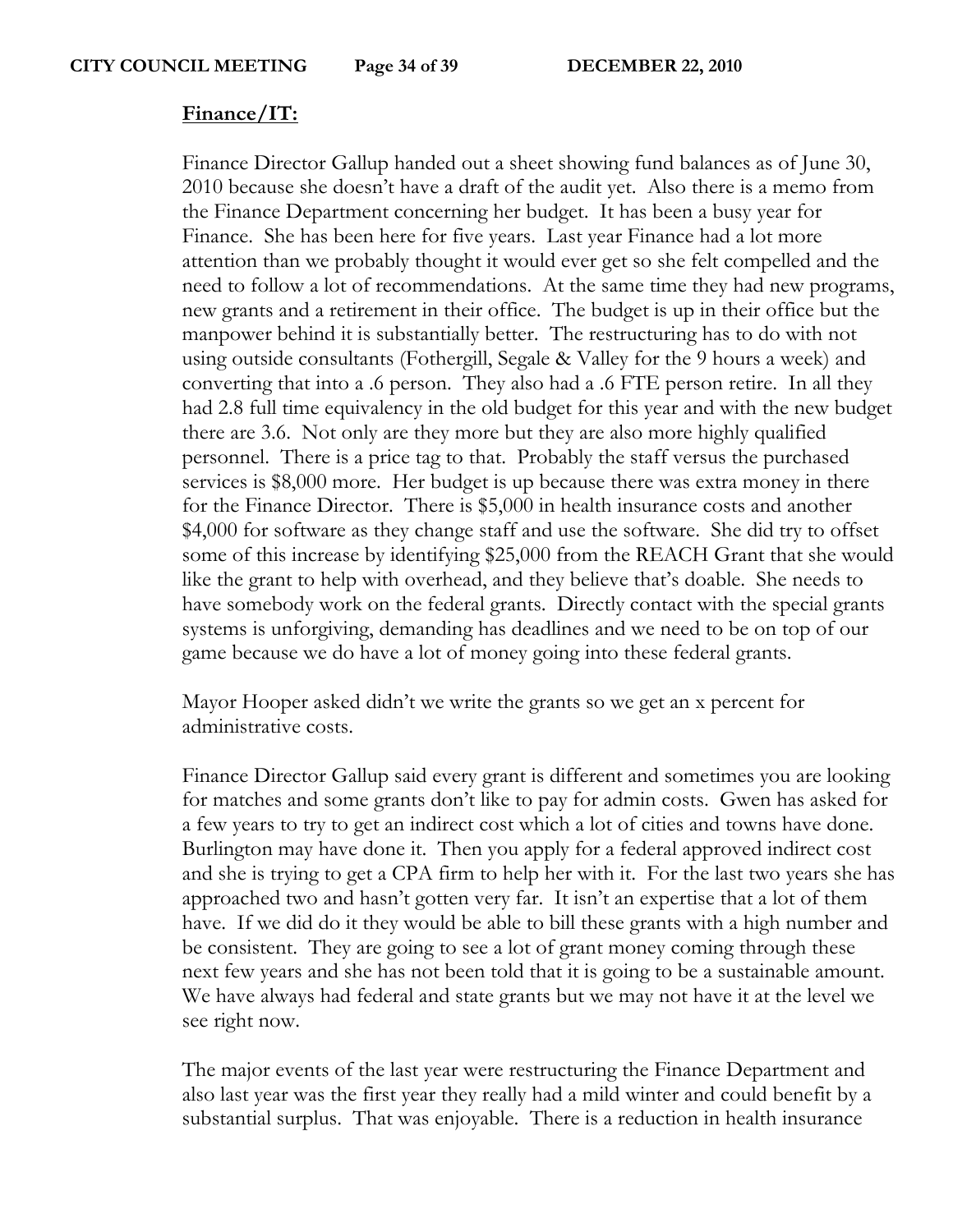costs in 2010 and they believe they will meet the projected \$200,000 but the claims are still coming in. She hopes the health insurance increase next year, because it tends to go up now, will not be as severe as it was this year.

Another complicated occurrence was the fire damage to the Senior Center at 58 Barre Street. There is nothing like a really big claim to take up time. The League has been great, but you still have to always be on it. There is a very complicated new grant and mechanism to really improve that building and it has come with quite a bit of complicated finance and insurance claims management.

They documented their internal control system and have an audit and the one thing they said that our fraud risk assessment we do annually they were amazed and had never seen anything like it. Our department heads do an excellent job and exceeded the expectations.

Her proposed budget is up 12 percent. It is due to the restructuring of staff and the salary adjustments to the Finance Director. Also, there is more maintenance cost. It is their second year without discounts. The Gatsby Audit requirements, new ones added each year to continue to increase the cost of attaining the Annual Audit Report every year.

## **Technology:**

That budget is up 7.5 percent due to a reclassification of our Technology Technician's position. Nick Daniels has been here six years and what he does on a daily basis has really put him above the job description that he was first hired for and we have suggested recognizing moving him two classifications down. Our technology services are critical to keep the water plant going.

Council Member Hooper said on the scope of technology services it mentions the radio recording software. Is that what Tony was referring to?

Finance Director Gallup said she doesn't know.

City Manager Fraser said it is an important point to make because he thinks a lot of times people think of the two individuals who take care of our tech work and think of City Hall. They are not realizing that all that high tech stuff with dispatch and the water treatment plant and Fire Department all have technology needs. It is amazing the work the two do.

Council Member Jarvis said she sees there are 52 computers in the city that are four or more years older.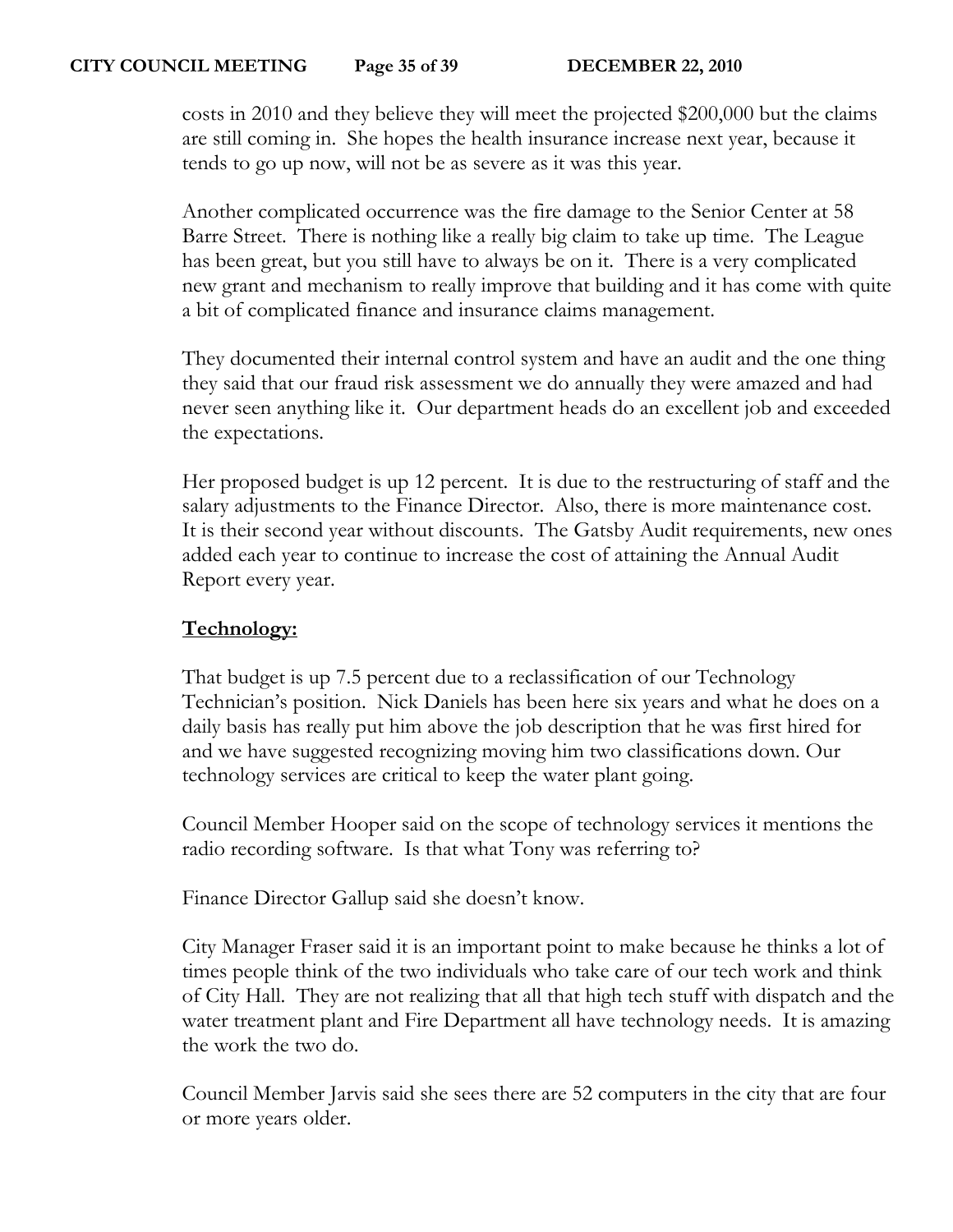City Manager Fraser said it is his sense that they do a very good job of making sure people has the technology they need. .

Finance Director Gallup said in the technology equipment section she would like to remark that Fred Skeels got \$10,000 less than what he asked for so Bill did cut back. That would be in the equipment fund.

Council Member Hooper asked if that included work stations.

Ms. Gallup replied yes.

Council Member Hooper said one thing that stood out to him on the technology list is 88 telephone lines which leads to the possibility for 88 concurrent phone calls which is a lot for 100 plus employees.

Council Member Weiss said he would like to flag something. January  $5<sup>th</sup>$  he is asking they flag audit. He is concerned about the cost of the audit and the lack of service we are receiving. We are now going into the sixth month after the close of the fiscal year and none of us have seen an audit report, and that is not acceptable. He would like that on the agenda for discussion on January  $5^{\text{m}}$ .

# **Assessor:**

City Manager Fraser said they have a lot of residual work continuing the reappraisal. He suggested they consider taking \$25,000 out of reserves for the reappraisal of personal property if we are going to continue that revenue source as part of our property tax. The big savings in this area is that we do not have the \$70,000 for appraisal services that we have had in the budget for the last three years. There were some licensing costs with the new software. He believes Steve Twombly is very committed and talks about wanting to continue. His goals is to keep pushing to get the interior entries and get the records up to speed.

# **Fund Balance & General Fund Questions:**

The first page of her handout is the General Fund. It starts with reserve funds which means they have been given with restrictions. We had \$568,000 reserved in this category in the General Fund at the end of June 30, 2010. Then there are more designated monies where they are pulling money that is unused out of budgets and keeping it for the purposes they were intended. The total designated was \$99,554 at the end of last year. The total fund balance of \$1,488,000, take away the \$568,000 reserve and then almost \$100,000 for designated and then you get unrestricted undesignated reserve of \$820,000. That is what she calls the fund balance.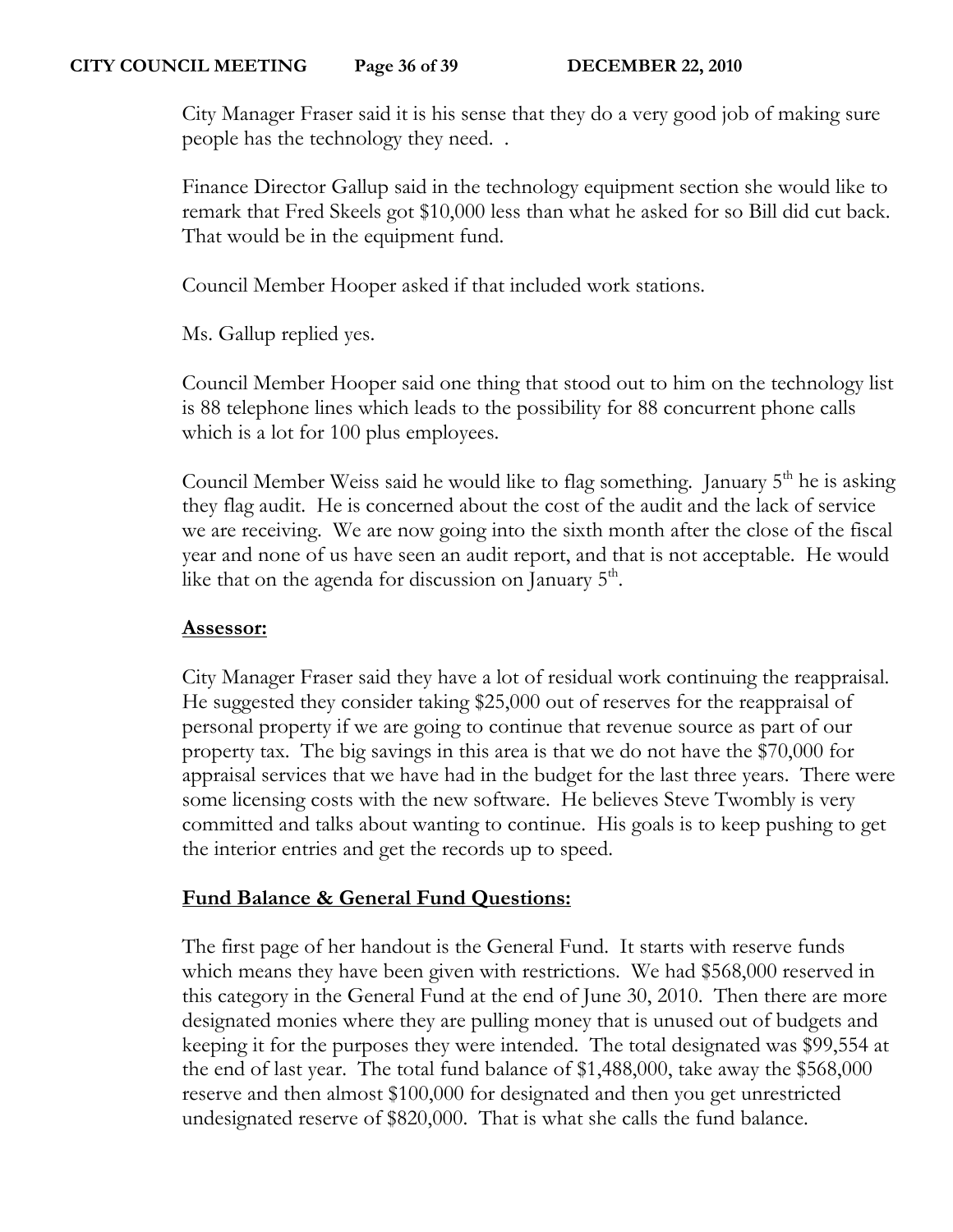The water fund is the next area. The important number here is unreserved. It looks like we lost \$88,000 last year which is a total of \$723,000 deficit. We have got to take retirement liability and consider that. It is a \$425,000 hit that happened. We don't have to pay for that for another 17 years.

City Manager Fraser said they talked about that last year because that was money they were paying anyway.

Finance Director Gallup said for the sewer fund, the unreserved balance there is a \$127,000 loss last year. This is where accountants and auditors really get her upset. If you take the \$909,000 deficit they say we have, and of that \$263,000 is just because we didn't get the vactor loan forgiveness we know we are going to get so we booked it as a loss. It was an incredible exercise of accounting only to take good numbers and make them look worse. Next year you are going to see \$263,000 dropping in and everybody will be thrilled because sewer is doing so well. It is just the way enterprise funds handles debt. Take the \$909,000, subtract the VMERS liability of \$506,000, which gives you around \$400,000 and then subtract the \$262,000. She is not anywhere near as concerned about the sewer fund.

Parking had a good year. That is part of the reason why Tony is saying that we need to buy some equipment that is not working, and because it is not working we are losing revenue. With the \$62,000 that we had in surplus last year the fund balance is healthy they should be able to purchase that equipment.

Cemetery has a small deficit. They are really struggling to keep their heads up.

Council Member Weiss said he would like to comment that when they were here he wanted to know why their fees were so low and their fees are absolutely absurdly low. They should reevaluate their fees.

Mayor Hooper said she is worried about the cemetery adequately investing in the infrastructure they have. That beautiful building deserves to be maintained.

Finance Director Gallup said there isn't much going on with parks although it does have about \$14,000 of a fund balance and a little bit left in the tower reserve of \$7,500.

The Senior Center the Corey Fund is not part of this. There is a lot of money there but it's not the city's until they decide it is. Only the funds we have control over are listed here. Unrestricted is \$353,000 at the end of last year and \$304,000 was their endowment fund. They had a good year.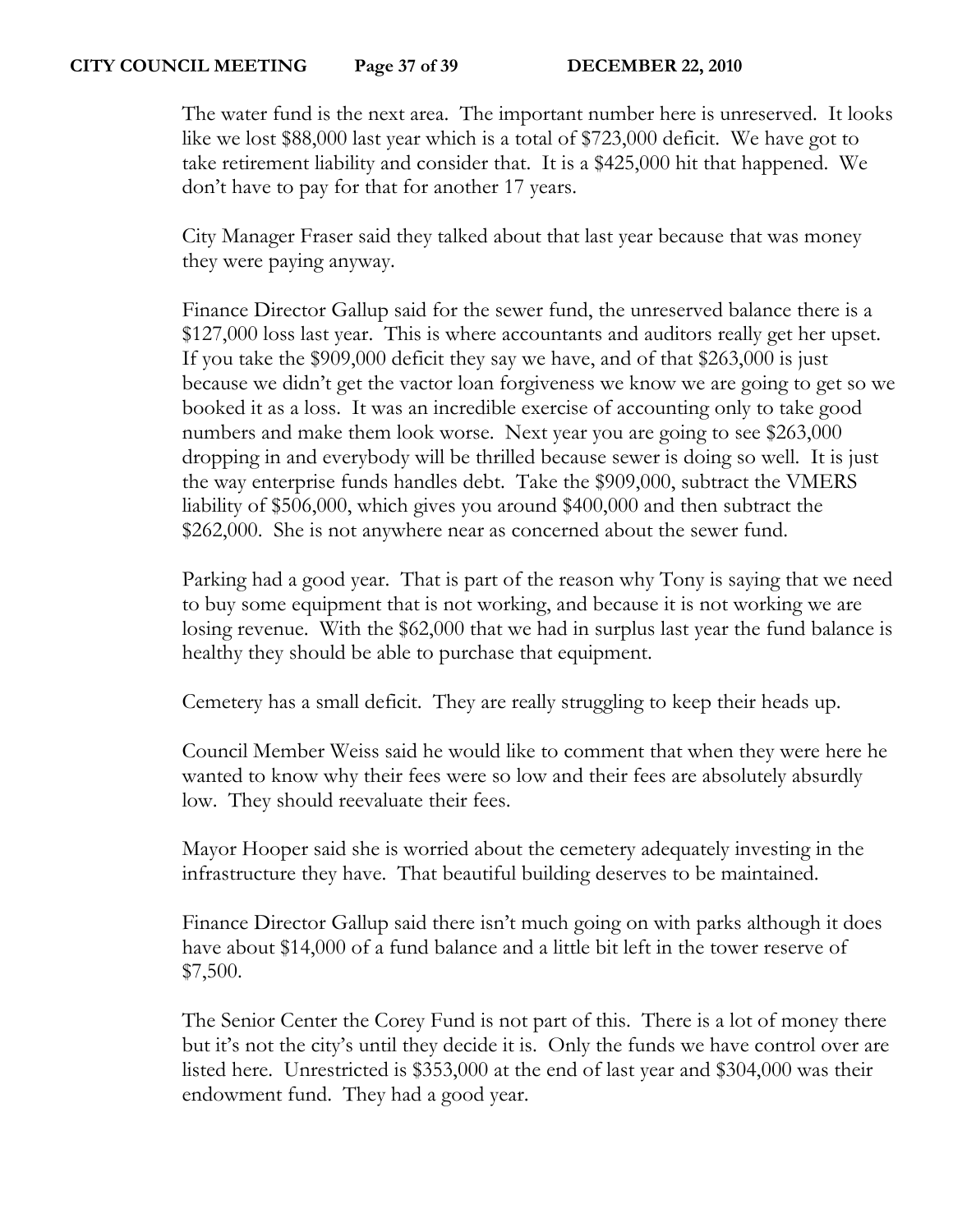The inside agencies is fund 27, and this is a miscellaneous listing of internal funds that we have.

Capital projects has a lot of money going through that.

Traffic impact fees has \$10,000 in that account. That is for traffic lights.

The Montpelier Foundation which is a collection of monies we hold in trust is \$72,000. The Montpelier Housing Trust has \$79,000 at the end of last year but there may be money committed out of that.

Mayor Hooper said it is all committed to the Senior Center's housing portion.

Mayor Hooper asked when the Blanchard money becomes available. It says parks on it. It was restricted in the deed until a certain point. The land is restricted period, but there was money that came with it and that could not be spent for a period of time.

Council Member Weiss said he would like to point out that the county reduced its budget by \$100,000. There are 20 communities in the county so if we take an average that is \$5,000 each. For the City of Montpelier that is roughly  $1/16^{th}$  of one cent on our budget.

Council Member Weiss said they have done an excellent job in terms of revenues and expenditures and he has a rough idea as to what our total bonded indebtedness is, but he would like to know what other indebtedness we have. Are there other places where there are accumulated deficits, and if so what is the magnitude of deficits of that type for the city?

Finance Director Gallup said all deficits he saw were on the green sheet she handed out.

City Manager Fraser said when they have done total bonded indebtedness they have included water and sewer.

Finance Director Gallup said that is in the Audit Report.

Mayor Hooper said the plan for January  $5<sup>th</sup>$  is to walk our way through all of the flagged items and get some questions answered. There is also the second hearing on the zoning. She asked Clancy to bring maps. He showed her the map of the downtown and showed what the changes are.